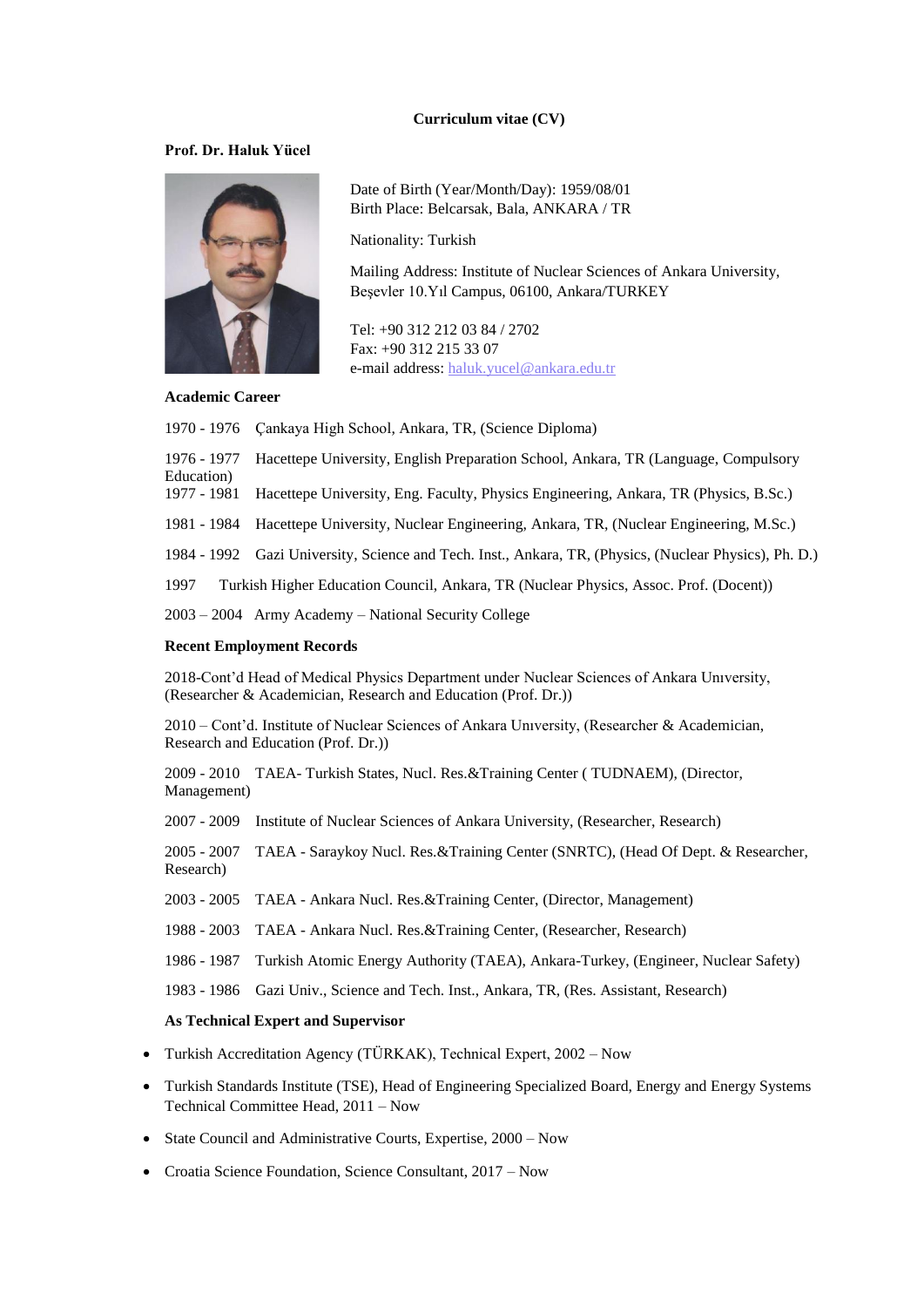- TÜBİTAK, Project Refereeing/Supervisor
- University Industry Cooperation, Project Supervisor
- Project Refereeing for some EU countries

#### **Research Subjects**

- 1. Radiation Detection and Measurement
- 2. Gamma-Ray Spectrometry, (HPGe, CdZnTe, CdTe, NaI:Tl, SDD, PIPS, ZnS:Ag, Pcs, Plastic Scintillators, etc.)
- 3. Experimental Neutron Physics (INAA, k0-NAA, PGNAA)
- 4. Radiation Application, Radiation Protection Physics, Shielding of Ionizing Radiation
- 5. Radionuclide Metrology and Nuclear Analyse Methods
- 6. Radioactivity Measurement for Environmental and Industrial Material, Dose Rate Measurement (Beta/Gamma)
- 7. Method Researching for True Coincidence Summing and Spectral Interference, Digital Pulse Processing, mu-tau Measurement for CZT Characteristics
- 8. Research and Education Activities in Nuclear Sciences and Nuclear Security
- 9. Alpha Spectrometry (As), Low Level Liquid Scintillation Counting (LSA/LSC)
- 10. Response of Water and Tissue Equivalent Plastic Scintillators to ISO s-Cs (0.662 MeV gamma) and Diagnostic X-Ray Energy Range (Medical Physics)
- 11. Physical Properties of Radiation-Protective Materials, Diagnostic and Mammographic X-Ray Systems (Medical Physics)
- 12. Uranium and Thorium Characterization, Uranium Enrichment Measurement Methods Nuclear Safeguards Research and Nuclear Forensics Research and Nuclear Safety
- 13. Medical Phantom Development and Characterization (within the scope of TUBITAK Project)
- 14. Standard Radioactive Source Development and Standardization (within the scope of TUBITAK Project)

### **Reviewer And Editorial Work Performed In Journals**

**As Reviewer:**

### **International Refereed Journals:**

- 1. Annals of Nuclear Energy
- 2. Radiation Measurements
- 3. Applied Radiation and Isotopes
- 4. Nuclear Engineering and Technology
- 5. Journal of Radioanalytical and Nuclear Chemistry
- 6. Journal of Physical Sciences
- 7. Nuclear Instruments and Methods in Physics Research B
- 8. Nuclear Science and Techniques
- 9. Nukleonika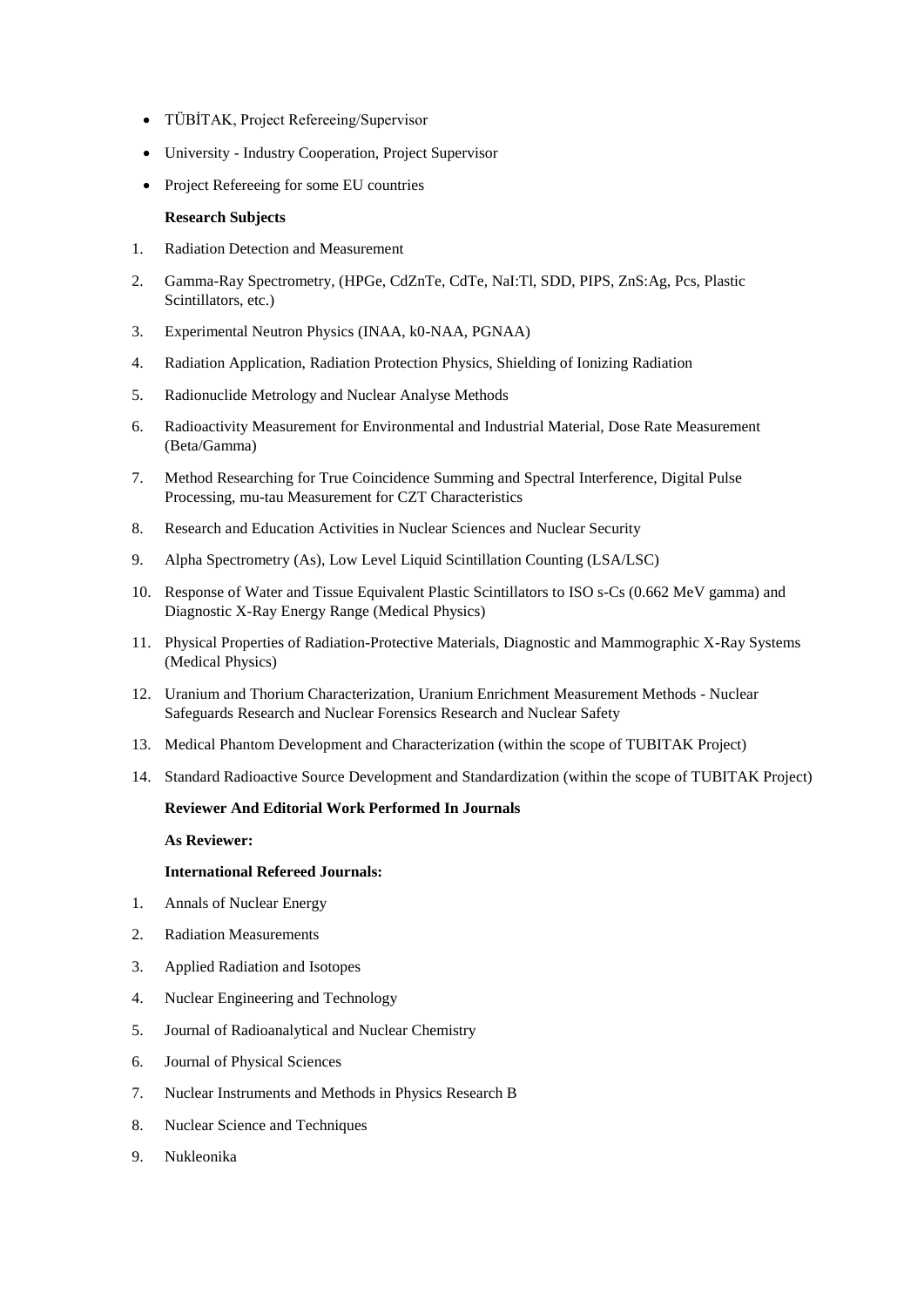- 10. Radiation Physics and Chemistry
- 11. Journal of Radiation Research and Applied Sciences
- 12. The Journal of Theoretical and Applied Physics
- 13. International Journal of Sediment Research
- 14. Radiation Protection Dosimetry

### **National Refereed Journals:**

- TUBITAK -Turkish Journal of Engineering and Environmental Sciences
- TUBITAK Turkish Journal of Physics
- SAREM Journal of Strategic Studies
- TUBITAK Türk Yer Bilimleri Dergisi,
- A.U. Adli Bilimler Dergisi (Journal of Nuclear Forensics)
- A.U. Journal of Nuclear Sciences
- Mugla Journal of Science and Technology
- Turkish Journal Physics

### **As Editor:**

Journal of Nuclear Sciences of Ankara University (Chef Editor)

### **Conducted Projects**

- ABH67390007- J02012 CRP, "Method Development for HpGe and CdZnTe Detector Based Gamma Spectroscopic Determination of Isotopic Abundance in Nuclear Material Characterization" (2017-2022), Project Manager, 103000 Euro.
- IAEA TC Project RER 7015- Enhancing Coastal Management in the Mediterranean, the Black Sea, Caspian Sea and the Aral Sea by Using Nuclear Analytical Techniques(2020-2023), IAEA Coordinated Research Project, Project Counterpart , 1159425 Euro
- IAEA RER 7009 The Europe Regional Project on -Enhancıng Coastal Management in The Adriatic and The Black Sea by using nuclear analytıcal techniques, Project Counterpart Project Manager, (2018- 2019), 252925 Euro.
- USA supported Project, ABH67390004, A Course Development on Nuclear Security and Safeguards (2016-2019), Supported By Stanton Foundation, USA, Project Manager Nükleer Güvenlik Denetimi Ve Nükleer Emniyet, (2016-2019), 50000 US \$
- TÜBİTAK 1001 Projesi (118S616), Brakiterapi Amaçlı Praseodim-142 Kaynağın Araştırma Reaktöründe Üretilmesi ve Yeni Geliştirilecek Göz ve Prostat Organ Spesifik Fantomlarda Verilen Doz Dağılımının Plastik Sintilatör ve Radyokromik Film Dozimetrik Tekniklerle İncelenmesi, (2018-2020), Project Manager
- TÜBİTAK 1002 Project (116F308), Preperation of Radioactive Standard Sources from Epoxy Resin Mixed with <sup>226</sup>Ra, <sup>152</sup>Eu and Cellulose Matrix mixed with U, Th and K in Re-entrant Beakers and Characterization of Dose in-House Sources by Use of Different Type HpGe Detectors, Ters-Kuyulu Kap Sayım Geometrisinde 226Ra, 152Eu İçeren Epoksi Matriksli Ve U, Th, K İçeren Selülöz Matrisli Radyoaktif Kalibrasyon Kaynaklarının Hazırlanması ve HpGe Dedektörlerle Karakterizasyonu,. (30.03.2016-22.02.2018), Project Manager, 30000 TL
- TÜBİTAK 1003 Project (115S018) Development of A Tissue Equivalent Phantom Used for Quality Control Tests of Mammography Systems and Its Characterization by Using X-Ray Spectroscopy, (2015- 2017), Project Manager, TÜBİTAK 1003 Projesi (115s018) Mamografi Sistemlerinin Kalite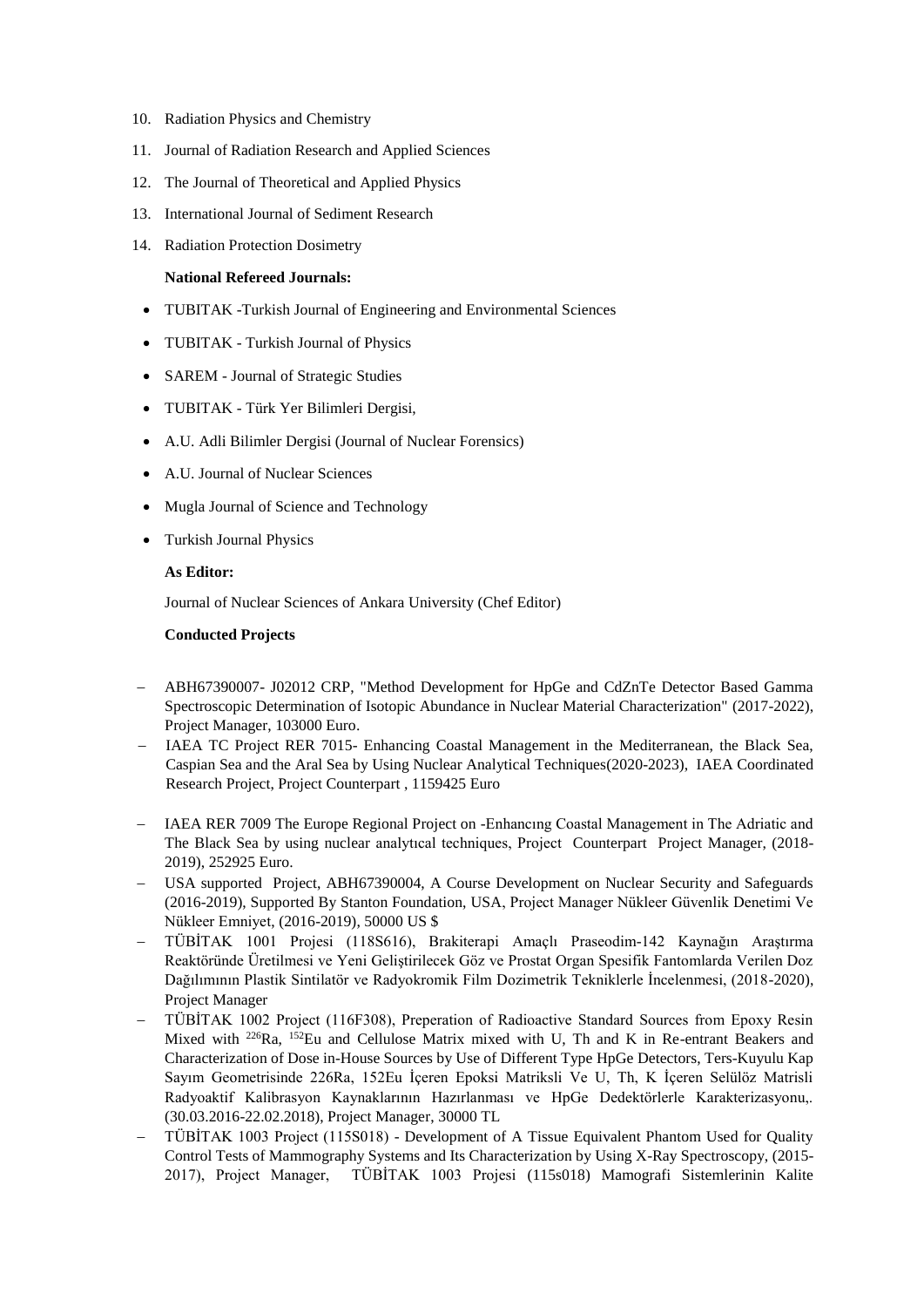Kontrollerinde Kullanılması Amacıyla Doku Eşdeğeri Fantom Geliştirilmesi Ve X-Işını Spektroskopisi İle Karakterizasyonu (15.10.2015-27.02.2018), 687500 TL

- BAP Project (12A4045001) Enhancement of laboratory infrastructure in AU Institute of Nuclear Sciences(Nükleer Bilimler Enstitüsü Laboratuvarlarının Altyapılarının Güçlendirilmesi), Project Manager (2012-2015), 220000TL
- BAP Project (12A4045002) Enhancement of The Measurement Capacity of Low Level Radioactivity By Liquid Scintillation Counting System in The Laboratories of Institute of Nuclear Sciences (Nükleer Bilimler Enstitüsü Laboratuvarlarında Sıvı Sintilasyon Ölçüm Sistemi İle Düşük Seviye Radyoaktivite Ölçüm Kapasitesinin Geliştirilmesi), Researcher, (2012-2013), 250000TL
- BAP Project (11A4045001) Enhancement of laboratory infrastructure for the development of low level radiaoactivity measurement capabilities in AU Institute of Nuclear Sciences
- Nükleer Bilimler Enstitüsü Laboratuvarındaki Düşük Seviye Radyoaktivite Ölçüm Kapasitesinin Geliştirilmesi, Researcher, (2011-2012), 20000TL
- DPT Projesi (2005K120130), Radyasyon Uygulamaları ve Teknolojileri Geliştirme Projesi, (2007-2010), Researcher, Completed
- Uluslararası Kuruluş UAEA tarafından desteklenen TUR-12604 "Development and utilization of nuclear analytical techniques for analysis of nuclear forensic materials", Araştırma Projesi, (2003-2006), Project Personnel
- Ulusal Kuruluş TAEK tarafından desteklenen "İzotopik nötron kaynağı kullanarak ani gama nötron aktivasyon analiz sisteminin kurulması"- IV.05.DPT.1 Kodlu TAEK projesi, (1999-2007), Project Manager, Completed
- Ulusal Kuruluş TAEK tarafından desteklenen "TAEK Hızlandırıcı Projesi" DPT 99K 120 110 kodlu TAEK projesi (1999-2007), Proje Çalışanı, (2003-2004), Project Manager
- Uluslararası Kuruluş UAEA tarafından desteklenen TUR/0/008 kodlu "Improving Quality Control and Analysis Techniques in Materials Research and Environmental Applications by using Cyclotron type accelerator" Teknik İşbirliği Projesi, (1999-2006), Project Personnel
- Uluslararası Kuruluş UAEA tarafından desteklenen "Quality assurance and quality control of nuclear analytical techniques" UAEA'nın IAEA/C7-RER/2/004 kodlu Bölgesel İşbirliği Projesi, (1999-2004), Project Personnel
- Ulusal Kuruluş TAEK tarafından desteklenen Çernobil Kazası sonrası 137Cs izotopunun toprak ile etkileşme mekanizmalarının incelenmesi, TAEK projesi, (1988-1990), Project Manager
- Ulusal Kuruluş TAEK tarafından desteklenen "İzotopik Gaz Karışımlarını Bileşenlerine Ayıran Bir Nozzle Cihazının Tasarımı ve Geliştirilmesi" TAEK projesi, (1987-1989), Project Manager
- Uluslararası Kuruluş UAEA tarafından desteklenen "Nuclear Power Plant" UAEA TUR/09/005 Teknik İşbirliği Projesi, (1986-1987), Project Personnel

### **Recent Publications**

He has over 60 publications written in English and Turkish related to his work.

### **A. Full-Text Article in Science Citation Index (SCI) Core Journals:**

- A1. **YÜCEL, H,.** ÖVÜÇ, S., AKKAYA G., ÇAKMAK; Ş: Estimation of Radiological Exposure Levels in a Mining Area Based on <sup>238</sup>U, <sup>226</sup>Ra, <sup>232</sup>Th and <sup>40</sup>K Activity Measurements: A Case Study for Beylikova-Sivrihisar complex Ore Site in Turkey, Radiation Protection Dosimetry (2020), pp. 1 – 10 doi:10.1093/rpd/ncaa104
- A2. [AKKAYA, G.](https://www.scopus.com/authid/detail.uri?origin=AuthorProfile&authorId=18036694200&zone=)**, [.,](https://www.scopus.com/authid/detail.uri?origin=AuthorProfile&authorId=7003421943&zone=)** [BUDAK, M.G](https://www.scopus.com/authid/detail.uri?origin=AuthorProfile&authorId=22133500300&zone=)**.**[Neutron self-shielding correction in application of k0-NAA](https://www.scopus.com/authid/detail.uri?origin=AuthorProfile&authorId=22133500300&zone=)  [standardization method to determine Mn content in manganese ores, Nuclear Instruments and Methods](https://www.scopus.com/record/display.uri?eid=2-s2.0-85083875132&origin=resultslist&sort=plf-f&src=s&st1=Y%c3%bccel&st2=Haluk&nlo=1&nlr=20&nls=count-f&sid=cd62f367559134b95ced75087bbf6727&sot=anl&sdt=aut&sl=32&s=AU-ID%28%22Y%3fcel%2c+Haluk%22+7003421943%29&relpos=0&citeCnt=0&searchTerm=)  [in Physics Research, Section B: Beam Interactions with Materials and Atoms,4](https://www.scopus.com/sourceid/29068?origin=resultslist)75, 1-7(2020), Paper
- A3. [DURUER, K.,](https://www.scopus.com/authid/detail.uri?origin=resultslist&authorId=57218542066&zone=) [ETİZ, D.,](https://www.scopus.com/authid/detail.uri?origin=resultslist&authorId=6602881394&zone=) **[YÜCEL, H](https://www.scopus.com/authid/detail.uri?origin=resultslist&authorId=7003421943&zone=)**. [Investigation of EBT3 radiochromic film response in a high-dose](https://www.scopus.com/record/display.uri?eid=2-s2.0-85089538816&origin=resultslist&sort=plf-f&src=s&st1=Y%c3%bccel&st2=Haluk&nlo=1&nlr=20&nls=count-f&sid=b651c14706bfb00dd01cf8382e5d5bf6&sot=anl&sdt=aut&sl=32&s=AU-ID%28%22Y%3fcel%2c+Haluk%22+7003421943%29&relpos=3&citeCnt=0&searchTerm=)  [range of 6 MV photon and 6 MeV electron beams using a three-color flatbed scanner,](https://www.scopus.com/record/display.uri?eid=2-s2.0-85089538816&origin=resultslist&sort=plf-f&src=s&st1=Y%c3%bccel&st2=Haluk&nlo=1&nlr=20&nls=count-f&sid=b651c14706bfb00dd01cf8382e5d5bf6&sot=anl&sdt=aut&sl=32&s=AU-ID%28%22Y%3fcel%2c+Haluk%22+7003421943%29&relpos=3&citeCnt=0&searchTerm=) East European Journal of Physics 2020(3), pp. 11-18, Paper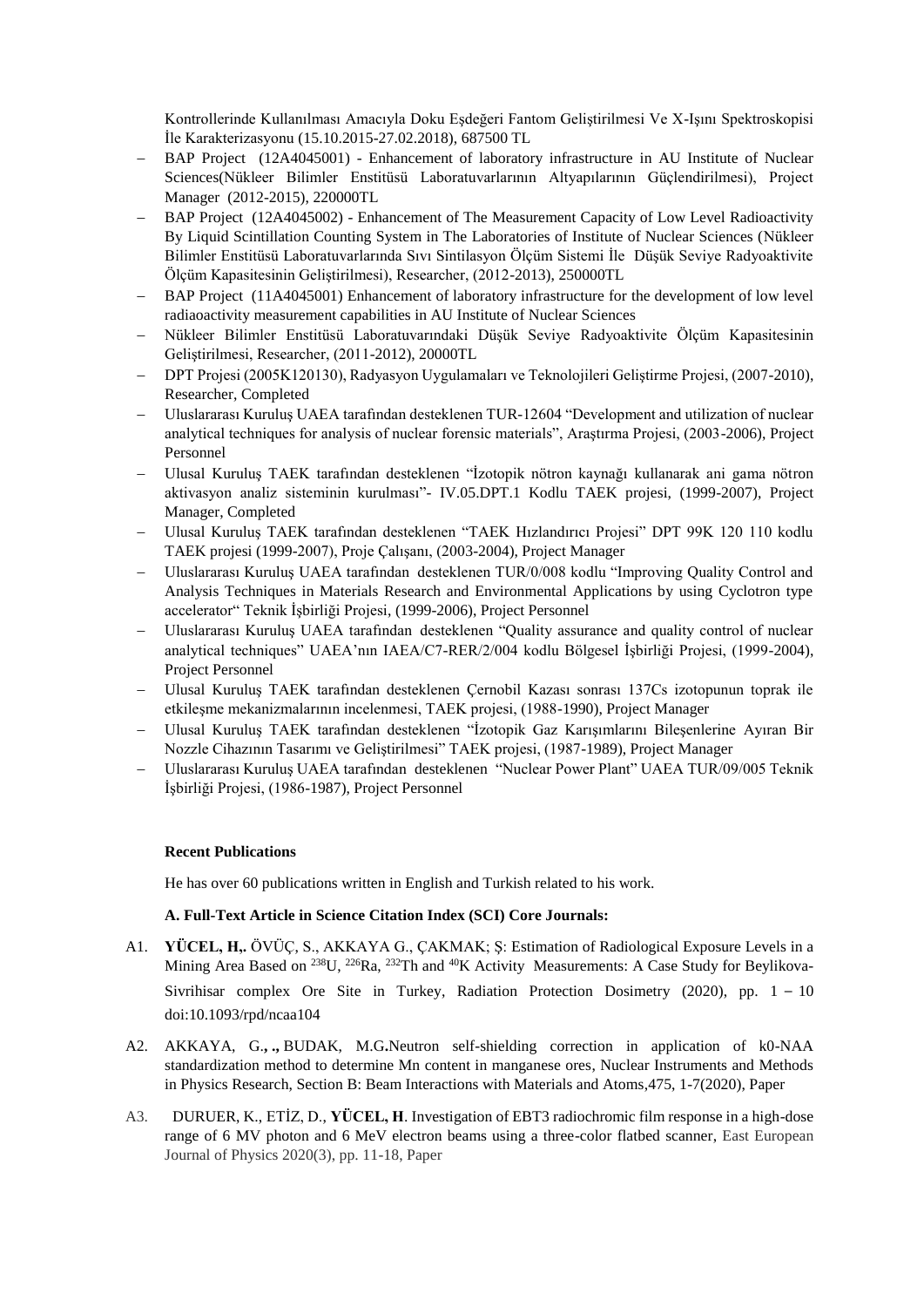- A4. O. SİMA, A. De Vismes OTT, M.S. DİAS, P. DRYAK L. FERREUX, D. GURAU, S. HURTADO, P. JODLOWSKİ, K. KARFOPOULOS , M.F. KOSKİNAS, M. LAUBENSTEİN, Y.K. LEE, M.C. LEPY , A. LUCA, M.O. MENEZES , D.S. MOREİRA , J. NİKOLİC , V. PEYRES, P. SAGANOWSKİ , M.I. SAVVA, R. SEMMLER, J. SOLC , T.T. THANH , K. TYMİNSKA, Z. TYMİNSKİ, T. VİDMAR, I. VUKANAC, **H. YUCEL**, "Consistency test of coincidence-summing calculation methods for extended sources", Applied Radiation and Isotopes 155 (2020**) 108921** [10.1016/j.apradiso.2019.108921p](https://doi.org/10.1016/j.apradiso.2019.108921)aper.
- A5. **YÜCEL H.**, GÜRBÜZ A., MURAT S., DURKAN R. "Measurement of activity concentrations of <sup>238</sup>U, <sup>226</sup>Ra, <sup>232</sup>Th and <sup>40</sup>K in different dental ceramic materials and assessment of dose given to oral to oral mucosa.",Radiation Physics and Chemistry 168 (2020) 108598, Paper..
- A6. [AKKAYA, G.,](https://www.scopus.com/authid/detail.uri?origin=AuthorProfile&authorId=18036694200&zone=) **[YÜCEL, H](https://www.scopus.com/authid/detail.uri?origin=AuthorProfile&authorId=7003421943&zone=)**., [BUDAK, M.G.Determination of manganese content in some commercial](https://www.scopus.com/authid/detail.uri?origin=AuthorProfile&authorId=22133500300&zone=)  manganese ores in Turkey k 0 [-NAA standardization method using](https://www.scopus.com/record/display.uri?eid=2-s2.0-85062839764&origin=resultslist&sort=plf-f&src=s&sid=c8ba7db86de09d0af62c3ab052d61455&sot=autdocs&sdt=autdocs&sl=18&s=AU-ID%2818036694200%29&relpos=1&citeCnt=1&searchTerm=) 241 Am-Be isotopic neutron source, [AIP Conference Proceedings,](https://www.scopus.com/sourceid/26916?origin=resultslist) 2075(2019),070005, Paper.
- A7. **YÜCEL H.**, GÜVEN R., DEMİREL İ., Determination of radioactive Contaminants in Sediment and Sand Samples from the Black Sea by HPGe Gamma-ray Spectrometry, Radioprotection 55, pp. 141-145 (2020), Paper.
- A8. **YÜCEL, H**., BİRGÜL, Ö. ÇUBUKÇU, Ş., UYAR, E. "A novel approach in voltage transient technique for the measurement of electron mobility and mobility-lifetime product in CdZnTe detectors", Nuclear Engineering and Technology, [Nuclear Engineering and Technology,](https://www.scopus.com/sourceid/11700154337?origin=resultslist) 51(3), pp. 731- 737, [https://doi.org/10.1016/j.net.2018.12.024,](https://doi.org/10.1016/j.net.2018.12.024) Paper.
- A9. **YÜCEL, H.,** ZÜMRÜT, S., NARTTÜRK, B.R., G. GEDIK, "Efficiency calibration of a coaxial HPGe detector-Marinelli beaker geometry using an 152Eu source prepared in epoxy matrix and its validation by efficiency transfer method", Nuclear Engineering and Technology, 51(2), pp. 526-532(2019), doi: 10.1016/j.net.2018.09.024, Paper.
- A10. **YÜCEL, H.,** BORA NARTTÜRK, B.R., ZÜMRÜT, S., GEDIK, G., KARADAG, M. "Investigation of thermal neutron detection capability of a CdZnTe detector in a mixed gamma-neutron radiation field", Nukleonika, 63(3), pp. 59-64(2019) Paper.
- A11. YELTEPE, E., **YÜCEL, H.** "Standardization of 142Pr activity concentration" Applied Radiation and Isotopes, 134, pp. 263-268 (2018) doi: 10.1016/j.apradiso.2017.07.040, Paper.
- A12. UYAR, E., YÜKSEL, A. Ö., GÜVEN, R., **YÜCEL, H.** "Methodology for determination of correction factors in direct gamma spectrometric measurement of radionuclides in sediments", International Journal of Sediment Research, Vol. 32 (2017) pp. 324-330, Doi: 10.1016/j.ijsrc.2017.05.004, Paper.
- A13. CUBUKCU, S., **YÜCEL, H.** "Characterization of paraffin based breast tissue equivalent phantom using a CdTe detector pulse height analysis", Australasian Physical & Engineering Sciences in Medicine, Vol.39, pp.877–884 (2016), 10.1007/s13246-016-0487-1, Paper.
- A14. BUDAK, M.G., KARADAG, M., **YÜCEL, H.** "Determination of effective resonance energy for the <sup>193</sup>Ir (n, γ) <sup>194</sup>Ir reaction by the cadmium ratio method", Nuclear Inst. and Methods in Physics Research, B, Vol.273, pp. 85-90(2016), DOI:10.1016/j.nimb.2016.03.026
- A15. **YÜCEL, H.,** GÜLLÜOGLU, E., ÇUBUKÇU, Ş., ÜNCÜ, Y. A." Measurement of attenuation properties of protective materials used as thyroid guard and apron for the personal protection against diagnostic medical X-rays", Journal of Physical Science, Vol.27 (1), pp. 111-128(2016)
- A16. **YÜCEL, H.,** ÇOBANBAŞ, İ., YÜKSEL, A.Ö., KOLBAŞI, A., KAYA, V. "Measurement of photoneutron dose from an 18 MV medical linac by using foil activation method in view of radiation protection of patients", Nuclear Engineering and Technology, 48 (2), pp. 525-532 (2016), DOI: 10.1016/j.net.2015.11.003
- A17. **YÜCEL, H.,** YELTEPE, E., YÜKSEL, A.Ö., DİKMEN, H. "235U isotopic characterization of natural and enriched uranium materials by using multigroup analysis (MGA) method at a defined geometry using different absorbers and collimators", NUKLEONIKA, (2015), 60(3), pp. 615-620, DOI: 10.1515/nuka-2015-0114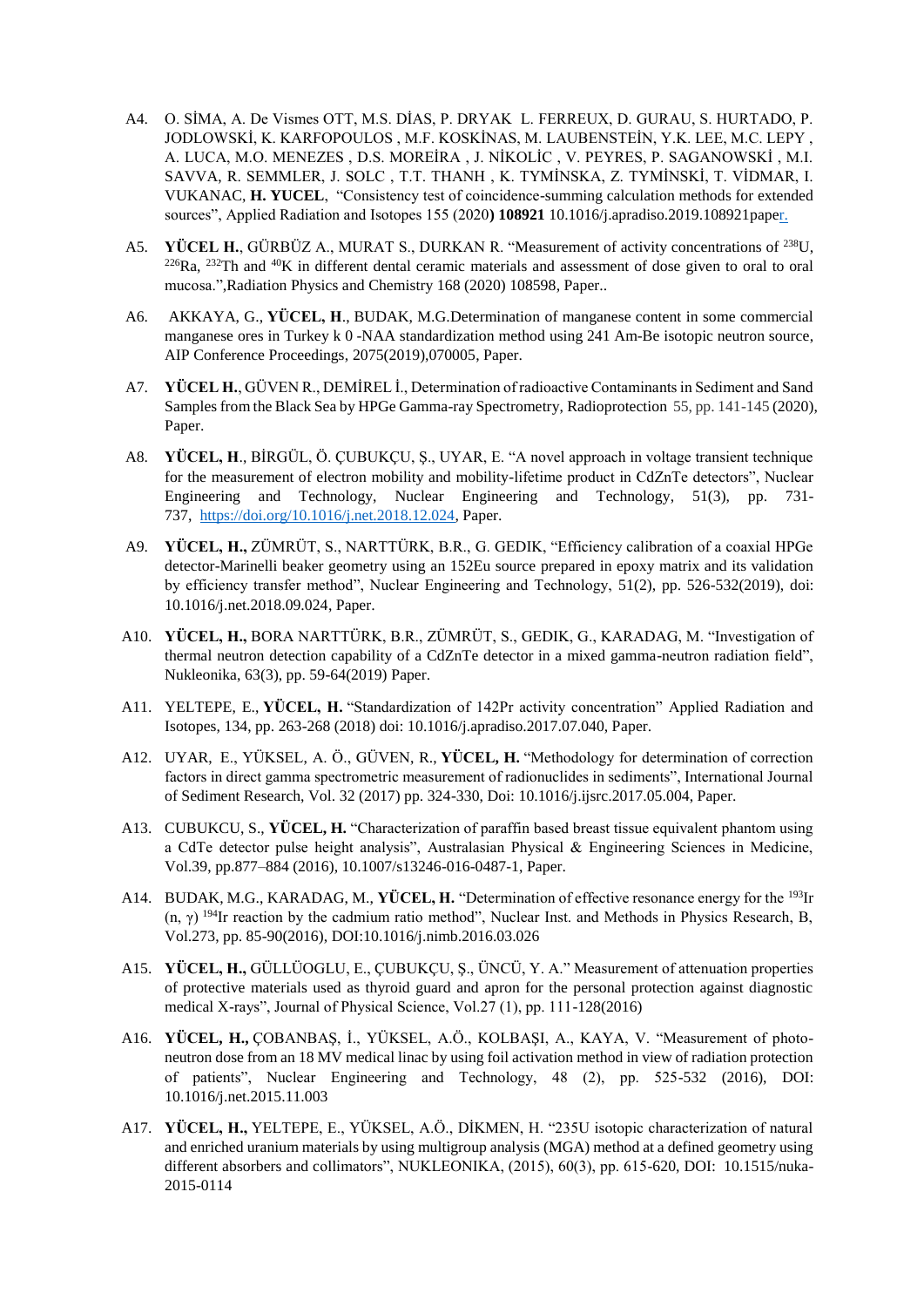- A18. ÇAKAL, G.Ö., GÜVEN, R., **YÜCEL , H.** "An application of LSC method for the measurement of gross alpha and beta activities in spiked water and drinking water samples", NUKLEONIKA, (2015), 60(3), pp.637-642, DOI: 10.1515/nuka-2015-0089, Paper.
- A19. **YÜCEL, H.,** ÇUBUKÇU, Ş., UYAR, E., YAPRAK, E. "Determination of the energy dependence of the BC-408 plastic scintillation detector in medium energy X-ray beams" Physics in Medicine and Biology, Vol.59, pp. 6749-6758, (2014) DOI: 10.1088/0031-9155/59/22/6749, Paper.
- A20. **YÜCEL, H.,** KARADAG, M., BUDAK, M.G, YÜKSEL, A.Ö. "Characterization of neutron flux spectra in the irradiation sites of a 37 GBq 241Am-Be isotopic source", Nuclear Inst. and Methods in Physics Research B, Vol.338, pp.139-144 (2014), Paper. DOI: http://dx.doi.org/10.1016/j.nimb.2014.08.010
- A21. KARADAG, M., BUDAK, M.G., **YÜCEL, H.** "Measurement of thermal neutron cross section and resonance integral for the  $158Gd$  (n,g)<sup>159</sup>Gd reaction using a 55Mn monitor", Annals of Nuclear Energy, Vol.63,199-204 (2014), Paper.
- A22. **YÜCEL, H.,** UYAR, E. ESEN, A.N. "Measurements on the spectroscopic performance of CdZnTe coplanar grid detectors", Applied Radiation and Isotopes, Vol. 70(8), pp. 1608-1615, pp. (2012), Paper. DOI: 10.1016/j.apradiso.2012.04.027
- A23. BUDAK, M.G., KARADAG, M., **YÜCEL, H.** "Experimental determination of effective resonance energies for <sup>158</sup>Gd (n,γ) <sup>159</sup>Gd and <sup>179</sup>Hf (n,γ) <sup>180m</sup>Hf reactions", Annals of Nuclear Energy, Vol. 38 (11), pp. 2550-2556, (2011), Paper.
- A24. **YÜCEL, H.,** KÖSE, E., ESEN, A.N., BOR, D. "Correction methodology for the spectral interfering grays overlapping to the analytical peaks used in the analysis of <sup>232</sup>Th", Applied Radiation and Isotopes, Vol.69, pp.890-896 (2011), Paper. DOI: 10.1016/j.apradiso.2011.02.027
- A25. BUDAK, M.G., KARADAG, M., **YÜCEL, H.** "Determination of effective resonance energies for the (n,g) reactions of <sup>152</sup>Sm and <sup>165</sup>Ho by using dual monitors", Nuclear Inst. and Methods in Physics Research B, Vol.268, pp.2578-2584 (2010), Paper. DOI: 10.1016/j.nimb.2010.06.037
- A26. **YÜCEL, H.,** SOLMAZ, A.N., KÖSE, E., BOR, D. "True coincidence-summing corrections for the coincident g-rays measured with coplanar grid CdZnTe detectors" Applied Radiation and Isotopes Vol.68, No.6, 1040-1048(2010), Paper. DOI: 10.1016/j.apradiso.2010.01.042
- A27. **YÜCEL, H.,** SOLMAZ, A.N., KÖSE, E., BOR, D. "Methods for spectral interference corrections for direct measurements of 234U and 230Th in materials by g-ray spectrometry", Radiation Protection Dosimetry, Oxford Journals Vol.138, No.3, pp.264-277(2010), Paper. DOI: 10.1093/rpd/ncp239
- A28. **YÜCEL, H.,** SOLMAZ, A.N., KÖSE, E., BOR, D. "A semi-empirical method for calculation of true coincidence corrections for the case of a close-in detection in g-ray spectrometry", J. Radioanal. Nucl. Chem., Vol.283, No.2, 305-312(2009), Paper. DOI: 10.1007/s10967-009-0360-8
- A29. **YÜCEL, H.,** SOLMAZ, A.N., KÖSE, E., BOR, D. "Spectral interference corrections for the measurement of 238U in materials rich in thorium by a high resolution g-ray spectrometry", Applied Radiation and Isotopes, Vol.67, No.11, 2049-2056(2009), Paper. DOI: 10.1016/j.apradiso.2009.07.011
- A30. **YÜCEL, H.,** SOLMAZ, A.N., BOR, D. "Virtual photon interaction depths of CdZnTe detectors in the energy range of 50-662 keV", J. Radioanal. Nucl. Chem., Vol.280, No.3, 569-575 (2009), Paper. DOI: 10.1007/s10967-008-7441-y
- A31. **YÜCEL, H.,** DİKMEN, H. "Uranium enrichment measurements using the intensity ratios of selffluorescence X-rays to 92\* keV gamma ray in UXKa spectral region", Talanta, 78(2), 410-417(2009), Paper. DOI: 10.1016/j.talanta.2008.11.030
- A32. KARADAG, M., **YÜCEL, H.** "Measurement of thermal neutron cross section and resonance integral for the <sup>174</sup>Yb (n,g) <sup>175</sup>Yb reaction by the cadmium ratio method reaction", Nucl. Instrum. and Meth. Phys. Res. B, Vol.266, No: 11, 2549-2555 (2008), Paper.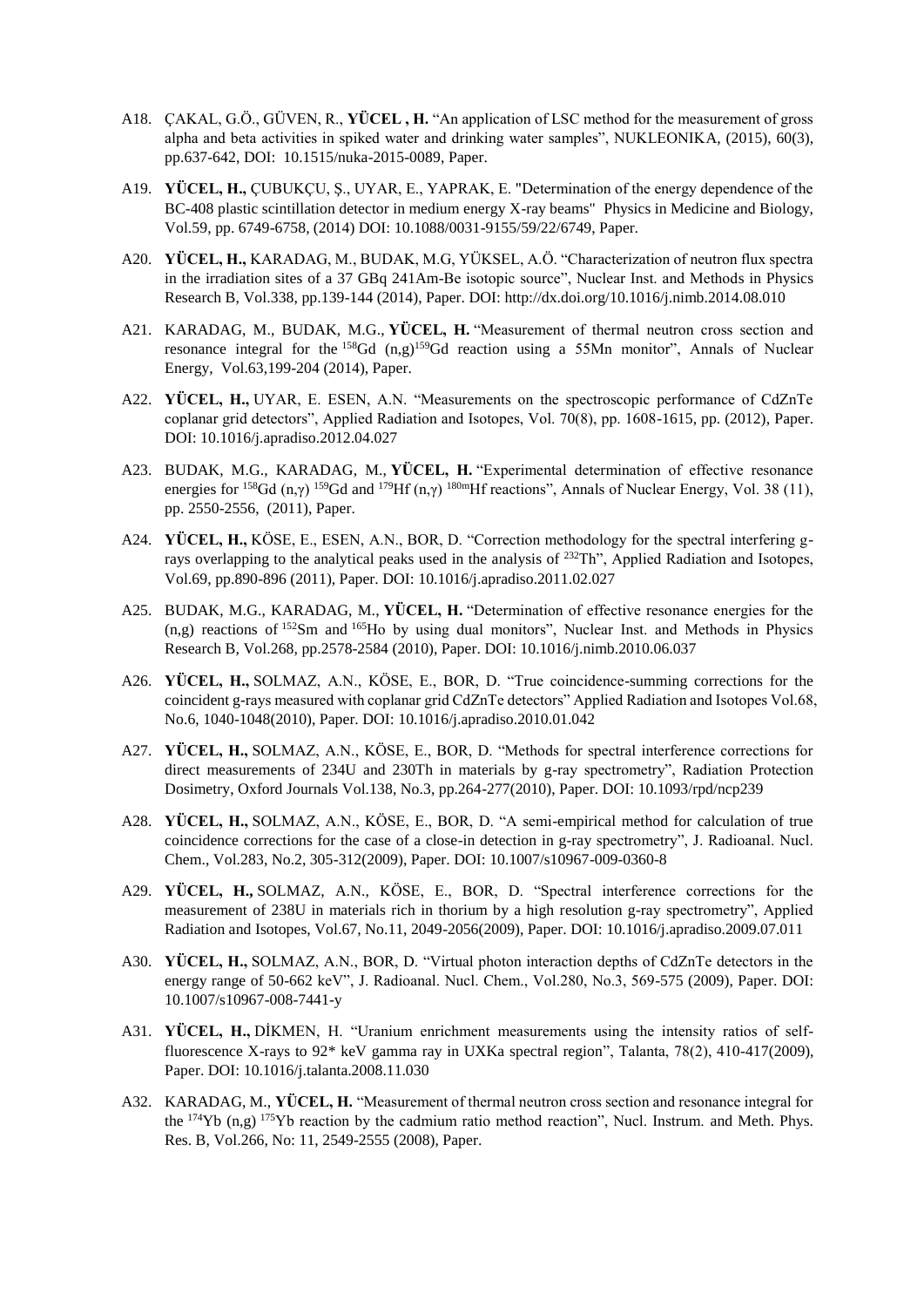- A33. BUDAK, M.G., **YÜCEL, H.,** KARADAG, M., TAN, M. "Experimental determination of effective resonance energies for the (n,γ) reactions of  $^{71}Ga$ ,  $^{75}As$ ,  $^{164}Dy$ ,  $^{170}Er$  by the cadmium ratio method", Annals of Nuclear Energy, Vol.35, No.8, 1433-1439(2008), Paper.
- A34. **YÜCEL, H.** "The applicability of MGA method for depleted and natural uranium isotopic analysis in the presence of actinides (<sup>232</sup>Th, <sup>237</sup>Np, <sup>233</sup>Pa and <sup>241</sup>Am)", Applied Radiation and Isotopes, Vol. 65, No.11, 1269-1280 (2007), Paper.
- A35. **YÜCEL, H.,** BUDAK, M.G., KARADAG, M. "Measurement of thermal neutron cross section and resonance integral for  $170Er$  (n,g)  $171Er$  reaction using a  $55Mn$  monitor", Physical Review C, Vol.76, Article No: 034610, 1-7 (2007), Paper.
- A36. KARADAG, M., **YÜCEL, H.,** BUDAK, M.G. "Measurement of thermal neutron cross section and resonance integral for (n,g) reaction in <sup>152</sup>Sm", Annals of Nuclear Energy, Vol.34, 188-193 (2007), Paper.
- A37. TURHAN, Ş., **YÜCEL, H.,** GÜNDÜZ, L., ŞAHİN, Ş., VURAL, M., PARMAKSIZ, A., DEMİRCİOGLU, B. "Natural radioactivity measurement in pumice samples used raw materials in Turkey", Applied Radiation and Isotopes, Vol. 65, No.3, 350-354 (2007), Paper.
- A38. TURHAN, Ş., ZARARSIZ, A. **YÜCEL, H.** "Sample geometry and efficiency determination of Bremsstrahlung radiation of <sup>90</sup>Sr on gamma detection systems", J. Radioanal. Nucl. Chem., Vol.269, No.1, 141-145 (2006), Paper
- A39. KARADAG, M., **YÜCEL, H.** "Thermal neutron cross section and resonance integral for <sup>164</sup>Dy (n,g) <sup>165</sup>Dy reaction", Nuclear Instruments and Methods in Physics Res. A, Vol. 550,626-636(2005), Paper.
- A40. **YÜCEL, H.,** KARADAG, M. "Measurement of thermal neutron cross section and resonance integral for <sup>165</sup>Ho (n,g) <sup>166</sup>gHo reaction by the activation method", Annals of Nuclear Energy, Vol.32, No.1, 1-11 (2005), Paper.
- A41. **YÜCEL, H., KARADAG**, M. "Experimental determination of a shape factor in  $1/E^{1+a}$  epithermalisotopic neutron source-spectrum by dual monitor method, Annals of Nuclear Energy, Vol.31, No.6, 681- 695 (2004), Paper.
- A42. TURHAN, Ş., **YÜCEL, H.,** DEMİRBAŞ, A. "Prompt gamma neutron activation analysis of boron in samples with a <sup>241</sup>Am-Be neutron source". J. Radioanal. Nucl. Chem., Vol.262, No.3, 661-664, (2004), Paper.
- A43. ARIKAN, P., ACAR, O., ACAR, R., AYCIK, G.A., ÇETİNER, M.A., DEMİREL, H., EFE, N. GÖLGE, T., GÜRELLİER, R., KIRMAZ, R., TÜLÜMEN, Ş., **YÜCEL, H.,** ZARARSIZ, A., AGUŞ, Y. "Establishment of quality system for nuclear analytical laboratories", J. Radioanal. Nucl. Chem. Vol.259, No.3, 391-394, (2004), Paper.
- A44. KARADAG, M., **YÜCEL, H.** "Measurement of thermal neutron cross-section and resonance integral for <sup>186</sup>W (n,g)<sup>187</sup>W reaction by the activation method using a single monitor", Annals of Nuclear Energy, 2004, Vol.31, 1285-1297, (2004), Technical Note.
- A45. KARADAG, M., **YÜCEL, H.,** TAN, M. ÖZMEN, A. "Measurement of thermal neutron cross sections and resonance integrals for  $^{71}Ga$  (n,g) $^{72}Ga$  and  $^{75}As(n,g)$ <sup>76</sup>As by using 241Am-Be isotopic neutron source", Nuclear Instruments and Methods in Physics Res. A, Vol.501, No.2/3, 524-535 (2003), Paper.
- A46. **YÜCEL, H.,** KARADENİZ, H., ÇETİNER, M.A., DEMİREL, H., TURHAN, Ş. "Measurement of absolute intensity of 1001 keV gamma ray of <sup>234m</sup>Pa", J. Radioanal. Nucl. Chem., Vol.258, No.2, 445-447(2003), Technical Note.
- A47. **YÜCEL, H., CETINER, M. A., DEMIREL, H. "Use of 1001 keV peak of <sup>234m</sup>Pa daughter of <sup>238</sup>U** in measurement of uranium concentration by HPGe gamma-ray spectrometry", Nuclear Instruments and Methods in Physics Research A, Vol. 413, 74-82, (1998), Paper.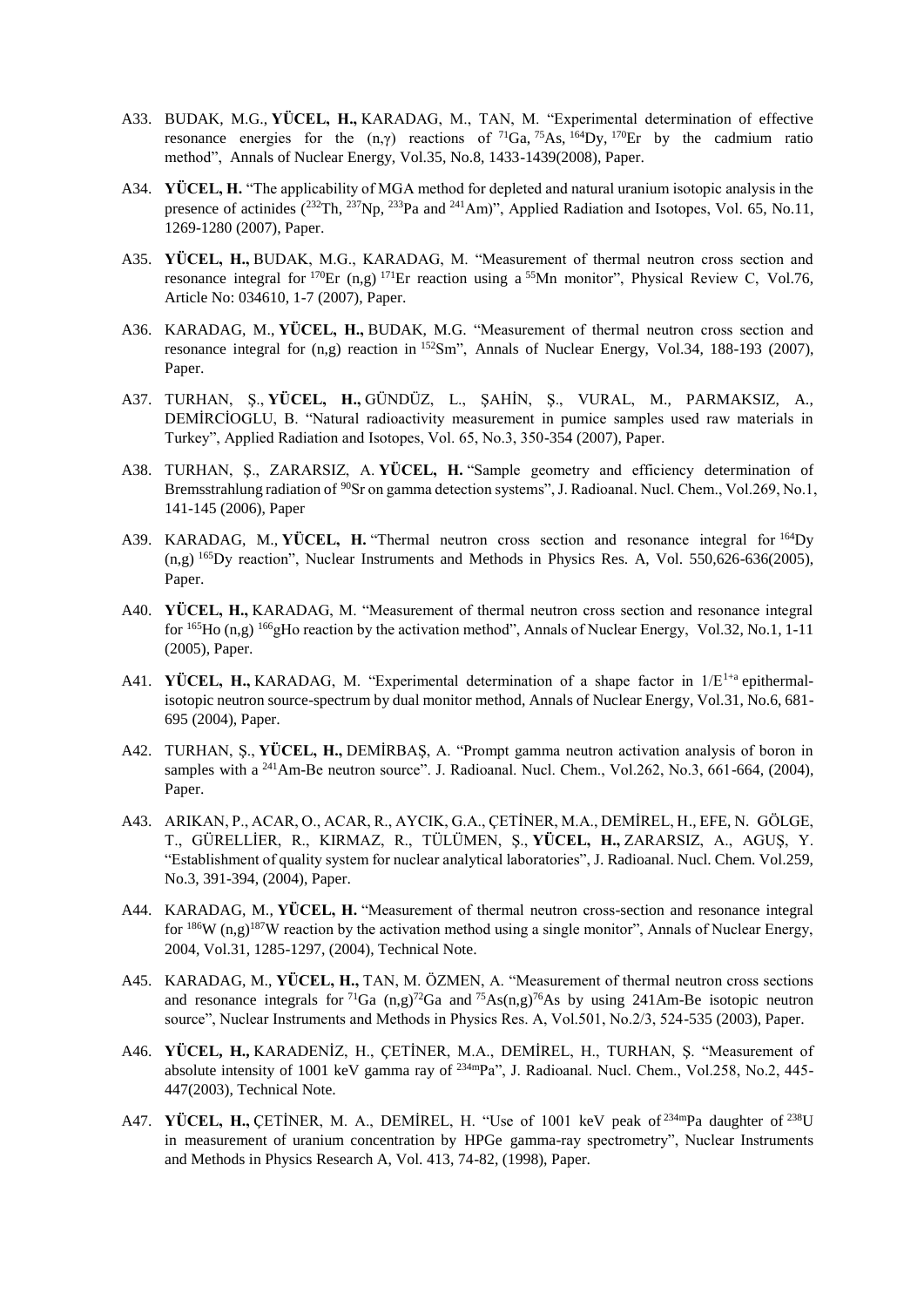- A48. ÇETİNER, M. A., DEMİREL, H., DEMİRBAŞ, A., **YÜCEL, H.,** ÇELENK, İ. "Automation of a Pneumatic System by Controlling a Microcomputer Equipped with a Custom Add on Board for Neutron Activation Analysis", Applied Radiation and Isotopes, Vol. 48 , No.3, 397-402 (1997), Paper.
- A49. **YÜCEL, H.,** ÇETİNER, M. A., DEMİREL, H., "Dependence of photon interaction depth on linear attenuation coefficient in high pure Germanium Detectors", Applied Radiation and Isotopes, Vol.47, No.5/6, 535-541 (1996), Paper.
- A50. **YÜCEL, H.,** ÖZMEN A. "Sorption and Migration of 137Cs attached to Organic Materials of Tea in Silty Clay Soil", Radiation Physics and Chemistry, Vol. 47, No.2, 117-123 (1996), Paper.
- A51. **YÜCEL, H.,** ÖZMEN A. "Migration of 137Cs Extracted from Contaminated Tea in Sandy Clay Soil", Journal of Nuclear Science and Technology, Vol. 32, No.6, 547-555 (1995), Paper.

#### **B. Full-text article in international indexes and published in Turkish**

- B1. **YÜCEL H.** "Yapı Malzemelerinde Radyolojik Doz Değerlendirmesi(Radiological Dose Assesment for Building Materials" Standard Ekonomik ve Teknik Dergi, ISSN 1300-8366, Cilt: 54, Sayı: 631, sayfa 45- 51, 2015, Paper (Makale), Full Text (Tam Metinli).
- B2. **YÜCEL H.,** ÇAKAL G. Ö., YÜKSEL A. Ö., KURT R., UYAR E., GÜVEN S., HANCI H. ''Nuclear forensics and its investigation topics (Nükleer Adli Bilim ve İnceleme Konuları)'', Adli Bilimler Dergisi, ISSN 1303-6793, Cilt: 12, Sayı: 1, Sayfa: 37-48, 2013.
- B3. **YÜCEL, H.,** SOLMAZ, A.N., KURT, A., İNAL, T., BOR, D. "Detection efficiency of CdZnTe Detector in the range of 30-670 keV gamma ray energy for a disc source geometry", Disk Kaynak Geometrisi İçin 30-670 keV Gama Işını Enerji Aralığında CdZnTe Dedektörünün Dedeksiyon Verimi", Gazi Üniversitesi Mühendislik Mimarlık Dergisi (GUMMF), Vol (Cilt): 23, No(Sayı): 3, 699-707 (2008), Paper, Full Text.

#### **C. Some of the proceedings published in International Symposium or Congress**

- C1. **YÜCEL, H.,** YELTEPE, E. "Yapı Malzemelerinin Radyoaktivite İçeriğinin Radyolojik Değerlendirmesi, Standardizasyonun Küresel Ekonomiye Etkileri", Uluslararası Sempozyum, 25-26 Kasım 2013, İstanbul, Türkiye. Tam Metinli, sh. 654-662, Türk Standardları Enstitüsü.
- C2. SOLMAZ, A. N., BOR, D., **YÜCEL, H.** "Efficiency calibration of a well-type Ge detector for voluminous samples in cylindrical geometry", NATO Science and Security Series B. Physics and Biophysics titled "New Techniques for the Detection of Nuclear and Radioactive Agents,p.193-205 (2009), Springer Science+Business Media B.V., ISBN 978-14020—9598-6, NATO-ATC, 26-30 May, 2008 held in Muğla University, Muğla, Turkey, Full Printed Text.
- C3. **YÜCEL, H.,** YELTEPE, E., DİKMEN, H., VURAL, M. "Uranium isotopic analysis of depleted uranium in presence of other radioactive materials by using nondestructive gamma-ray measurements in coaxial and planar Ge detectors", p.101-112 in the Proceedings of IV. Eurasian Conference on Nuclear Science and Its Application, 31 Oct. -3 Nov. 2006, Baku, Azerbaijan, Full Printed Text.
- C4. **YÜCEL, H.,** DEMİREL, H., PARMAKSIZ, A., KARADENİZ, H., TÜRK ÇAKIR, İ., ÇETİNER, B., ZARARSIZ, A., KAPLAN, M., ÖZGÜR, S., KIŞLAL, H., HALİTLİGİL, M.B., TÜKENMEZ, İ. "Measurement of natural radioactivity in phosphogypsum by high resolution gamma ray spectrometry, NATO Advanced Research Workshop on Radiation Safety Problems in the Caspian Region", Kluwer Academic Publishers, NATO Science Series IV Earth and Environmental Sciences Vol.41, pp. 197-204, (2004), Printed Full Text.
- C5. ARIKAN, P., ACAR, O., ACAR, R., AYCIK, G.A., ÇETİNER,M.A., DEMİREL, H, EFE, N., GÖLGE, T. GURLLİER, R., KIRMAZ, R., TÜLÜMEN, Ş., **YÜCEL, H.,** ZARARSIZ, A., AGUŞ, Y. "Analytical Quality Assurance/Quality Control of Nuclear Techniques within RER/2/004", International Conference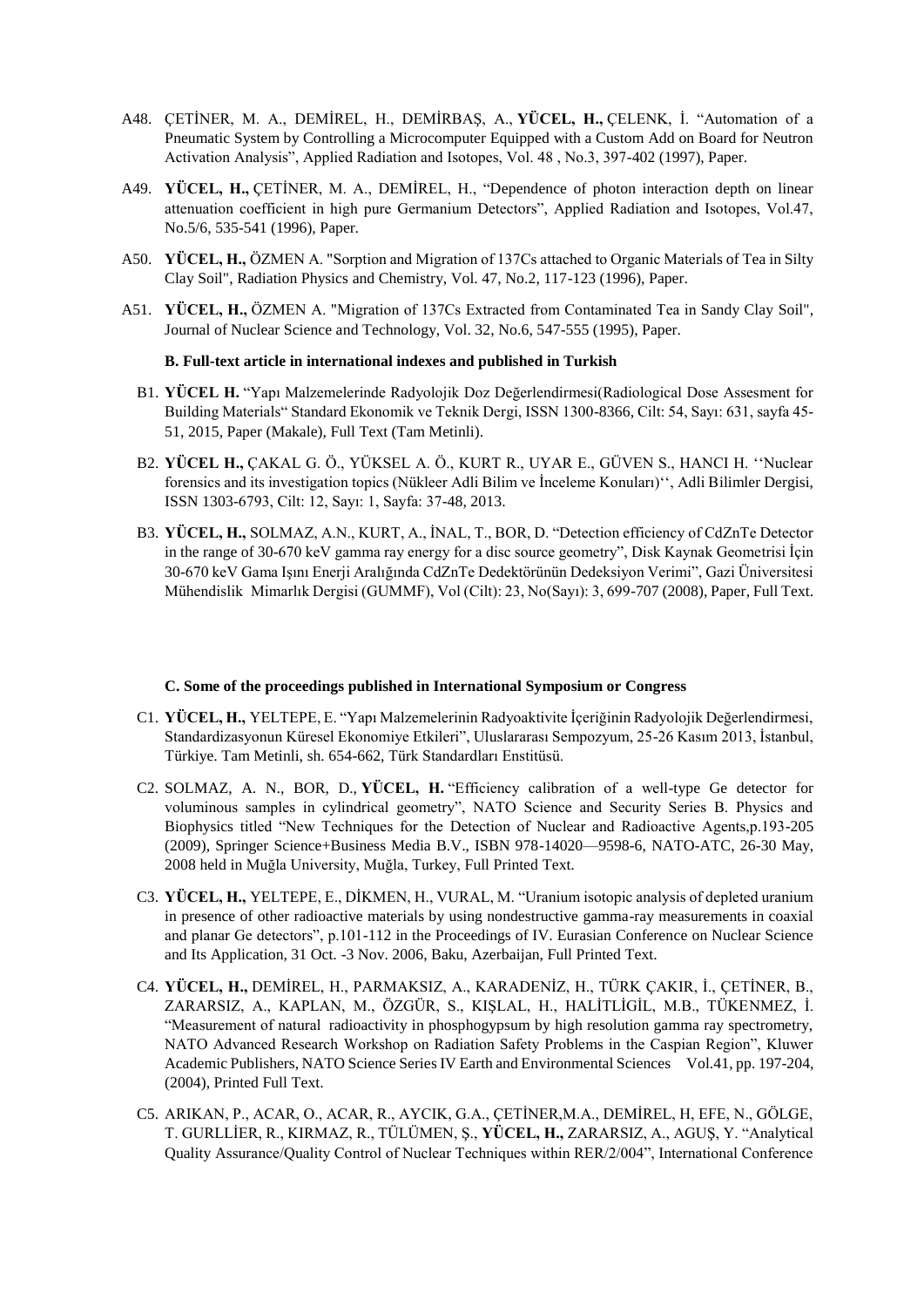on Isotopic and Nuclear Analytical Techniques for Health and Environment , IAEA-CN-103/115, 10-13 June 2003, Vienna, Austria, Printed full text.

- C6. **YÜCEL, H.,** DEMİREL, H., KARADENİZ, H., ÇETİNER, B., PARMAKSIZ, A., TURHAN, Ş. "Low level radioactivity measurements of 238U, 232Th, 40K and 137Cs in the environmental and industrial samples by high resolution gamma-ray spectrometry", NATO Advanced Research Workshop on Environmental Protection Against Radioactive Pollution, 16-19 Sept. 2002, Almaty, Kazakhstan, Environmental protection against radioactive pollution, Kluwer Academic Publishers, NATO Science Series IV Earth and Environmental Sciences, Vol.33, pp. 115-122 (2003). Printed Full Text.
- C7. DEMİREL, H., ÇETİNER, M.A., **YÜCEL, H.,** YURTSEVEN, İ., DEMİRCİOĞLU, B., KARADENİZ, H., ÖZMEN, A. "Effect of photon interaction depth in the determination of absolute efficiency of HPGe detector for liquid volume source", Abstracts pp.107-108, II. Eurasian Conference on Nuclear Science and Its Application, Sept.16-19, 2002, Almaty, Kazakhstan, Proceedings of 2nd Eurasian Conf. on Nuclear Science and Its Application Vol. 1, pp.202-212. Full Printed Text.
- C8. **YÜCEL, H.,** KARADAG, M., ÇETİNER, M.A., TAN, M., ÖZMEN, A. "Measurement of thermal neutron cross section and resonance integral for 139La (n,g)140La reaction by activation method using <sup>241</sup>Am-Be neutron source", Abstracts: p.136,II. Eurasian Conference on Nuclear Science and Its Application, pp.347-361, Sept.16-19, 2002, Almaty, Kazakhstan. Full Printed Text.
- C9. **YÜCEL, H.,** ERGİN, İ., ÇETİNER, M.A., DEMİREL, H., TAN, M., ÖZMEN, A. "A Gamma Spectrometric Method for Direct Measurement of Uranium Contents in Solid Samples", I. Eurasia Nuclear Science and Its Application, 23-27 Oct. 2000, İzmir, Turkey, Vol.2, pp.798-816, Printed Full Text.
- C10. ÇETİNER, M.A., **YÜCEL, H.,** TURHAN, Ş., ÖZMEN, A. 'Estimation of the Production Costs of 67Ga, 201Tl, 123I and 111In Medically Important Radioisotopes by a Cyclotron Facility to be Installed at Ankara Nuclear Research and Training Center in Turkey, I. Eurasia Nuclear Science and Its Application, 23-27 October 2000, İzmir, Turkey, Vol.2, pp.882-892, Printed Full Text.

## **D. International Congress/Symposium Abstract Reports**

- D1. **YÜCEL, H**., BALCI, S., SAATCI, S., KAPLAN, N.C. BARUT, A., NARTTÜRK, R. B., YELTEPE, , GÜVEN, R. Investigation of radioisotope source masking effects on uranium gamma-ray spectra in determining of 235U abundance in uranium samples, Abstract ID. 145, IAEA International Conference on Nuclear Security 2020, 10-14 Feb. 2020,IAEA, Vienna, Austria.
- D2. **YÜCEL, H**., BALCI, S. NARTTÜRK, R. B., SAATCI, S., KAPLAN, N.C. BARUT, A., Use of radiation detection instruments in laboratory practice for nuclear security education Abstract ID. 57,poster, International Conference on Nuclear Security 2020, 10-14 Feb. 2020,IAEA, Vienna, Austria.
- D3. YÜCEL, H**., BALCI, S.** "Development of a numerical approach to analyze CdZnTe Spectra for determination uranium Enrichment", IAEA Technical Meeting on Advancing Techniques for Complex Spectra Analysis,  $1 - 5$  July 2019, Ankara, Turkey
- D4. YÜCEL, H. "Peak Deconvolution Methods for gamma-ray spectra taken by semiconductor and scintillator based detectors", IAEA Technical Meeting on Advancing Techniques for Complex Spectra Analysis,  $1 - 5$  July 2019, Ankara, Turkey
- D5. YÜCEL, H**., BALCI, S.** "Development of a numerical approach to analyze CdZnTe Spectra for determination uranium Enrichment", IAEA Technical Meeting on Advancing Techniques for Complex Spectra Analysis, 1 – 5 July 2019, Ankara, Turkey
- D6. **YÜCEL, H.** "Peak Deconvolution Methods for gamma-ray spectra taken by semiconductor and scintillator based detectors", IAEA Technical Meeting on Advancing Techniques for Complex Spectra Analysis, 1 – 5 July 2019, Ankara, Turkey
- D7. **YÜCEL, H.**, GÜVEN R., DEMIREL; I. "The importance of correction factors for the measurement of some radionuclides in sediment and coastal sand samples by HPGe detector" 11th International SedNet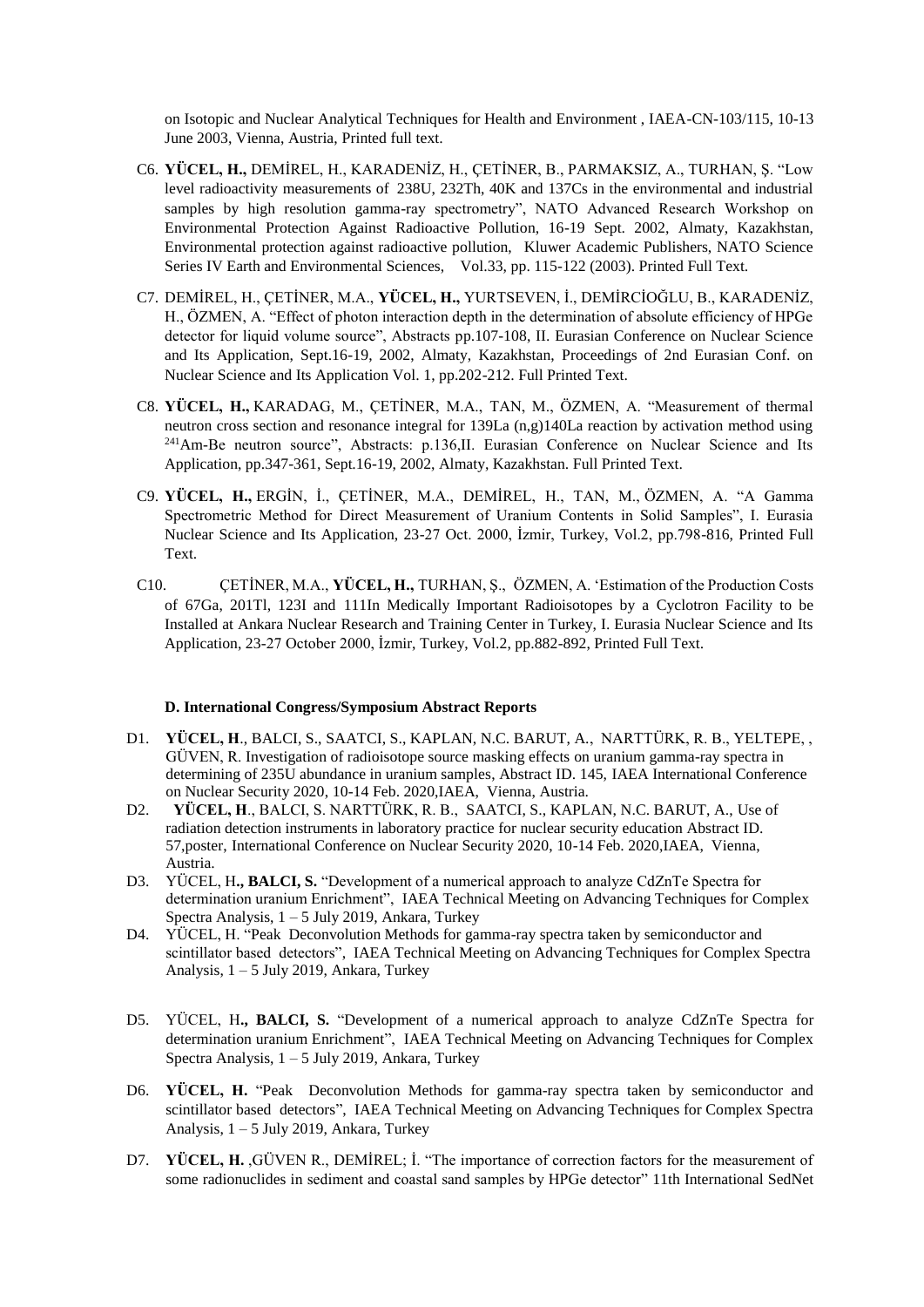Conference "Sediments as a dynamic natural resource – from catchment to open sea", 3-5 April 2019, Dubrovnik, Croatia.

- D8. **YÜCEL, H.** "Elevation potential of <sup>226</sup>Ra and <sup>210</sup>Pb radionuclides in river basins, estuaries and coastal areas due to by-product phosphogypsum of phosphate fertilizer industry" in IAEA report, p.8, Regional workshop on identification of data gaps in the Adriatic and the Black Sea and harmonization of field sampling strategies for strengthening regional capacities in coastal management (RER7009), 25-27 Sept. 2018, Varna, Bulgaria.
- D9. **YÜCEL, H.** IAEA CRP J02012 "Method Development for High, Medium and Low Resolution Detector Based Gamma Spectroscopic Determination of 235U Isotopic Abundance in Nuclear Material Detection and Characterization", presented in: First Research Coordination Meeting (RCM) on the Coordinated Research (CRP) for Advancing Radiation Detection Equipment for Detecting Nuclear and Other Radioactive Material out of Regulatory Control, Beijing, China, 3 – 7 Sept. 2018
- D10. **YÜCEL, H.,** NARTTÜRK, R.B., YELTEPE, E., BALCI, S., YILMAZ, S. "Determination of 235U isotopic abundance from the intensities of the de-convoluted 94.6 keV and 98.4 keV self-induced X-rays to gamma- rays from uranium spectra measured by HPGe", 2nd Technical Meeting on Radiation Detection Instruments for Nuclear Security:Trends, Challenges and Opportunities, 16-20, April 2018, Vienna, Austria, Sözlü Sunum
- D11. **YÜCEL, H**., NARTTÜRK R. B., "Assessment of educational approaches to strength the physical protection regime of Turkey from point of view nuclear security culture",13-17.11.2017, Vienna, Austria, Poster
- D12. **YÜCEL, H.,** ÇAKAL, G., GUVEN, R., LİMON, S. "Determination of optimum parameters for 241Am alpha source preparation by electrodeposition method" ,International Conference On Developments And Applications of Nuclear Technologies 2017, 10-13.09.2017, Krakow Poland, Sözlü Sunum
- D13. **YÜCEL, H.,** NARTTÜRK, R.B., ZÜMRÜT, S., GEDİK, G., KARADAĞ, M. "Investigation of thermal neutron detection capability of a CdZnTe detector in a mixed gamma-neutron field", International Conference On Developments And Applications of Nuclear Technologies 2017, 10-13.09.2017, Krakow Poland, Poster
- D14. **YÜCEL, H.,** ZÜMRÜT, S., NARTTÜRK, R.B., GEDİK, G. "Preparation of epoxy resin based Gamma ray source form 152Eu and their characterization using efficiency transfer functions implemented in ANGLE 4 and MEFFTRAN" ,International Conference On Developments And Applications of Nuclear Technologies 2017, 10-13.09.2017, Krakow Poland, Sözlü Sunum
- D15. **YÜCEL, H.,** YELTEPE, E. "Standardization of 142Pr activity concentration using CIEMAT/NIST efficiency tracing method" 21st International Conference on Radionuclide Metrology, Beunes Aires, Arjantin,15-19 May 2017. Poster
- D16. GEDİK, G., NARTTÜRK, R. B., ÇUBUKÇU, Ş., BİRGÜL, Ö., DÜŞÜNCELİ, ATMAN, E., **YÜCEL, H.** "Comparison of BIRADS 4th edition and BIRADS 5th edition density scale for healthy breast images for estimation of mean glandular dose", 3rd International Conference on Theoretical and Experimental Studies in Nuclear Applications and Technology,10-12. 05.2017, Adana Türkiye, Sözlü Sunum
- D17. ÇAKAL, G. Ö., GÜVEN, R., **YÜCEL, H.** "An application of LSC technique to determine 90Sr/90Y radionuclidesin dry tea samples", 10-12. 05.2017, Adana Türkiye, Sözlü Sunum
- D18. NARTTÜRK, R. B., KAVALCI, T., ÇUBUKÇU, Ş., GEDİK, G., ZÜMRÜT, S., **YÜCEL, H.** "Measurement of shielding effectiveness of autoclaved aerated concrete for its use in diagnostic x-ray facilities and industrial facilities", 3rd International Conference on Theoretical and Experimental Studies in Nuclear Applications and Technology, 10-12. 05.2017, Adana Türkiye, Sözlü Sunum
- D19. ZÜMRÜT, S., NARTTÜRK, R.B., GEDİK, G., **YÜCEL, H.** "Standard source preparation from cellulose matrix for the detection efficiency measurement used for the analysis of environmental samples", 3rd International Conference on Theoretical and Experimental Studies in Nuclear Applications and Technology, 10-12. 05.2017, Adana Türkiye, Sözlü Sunum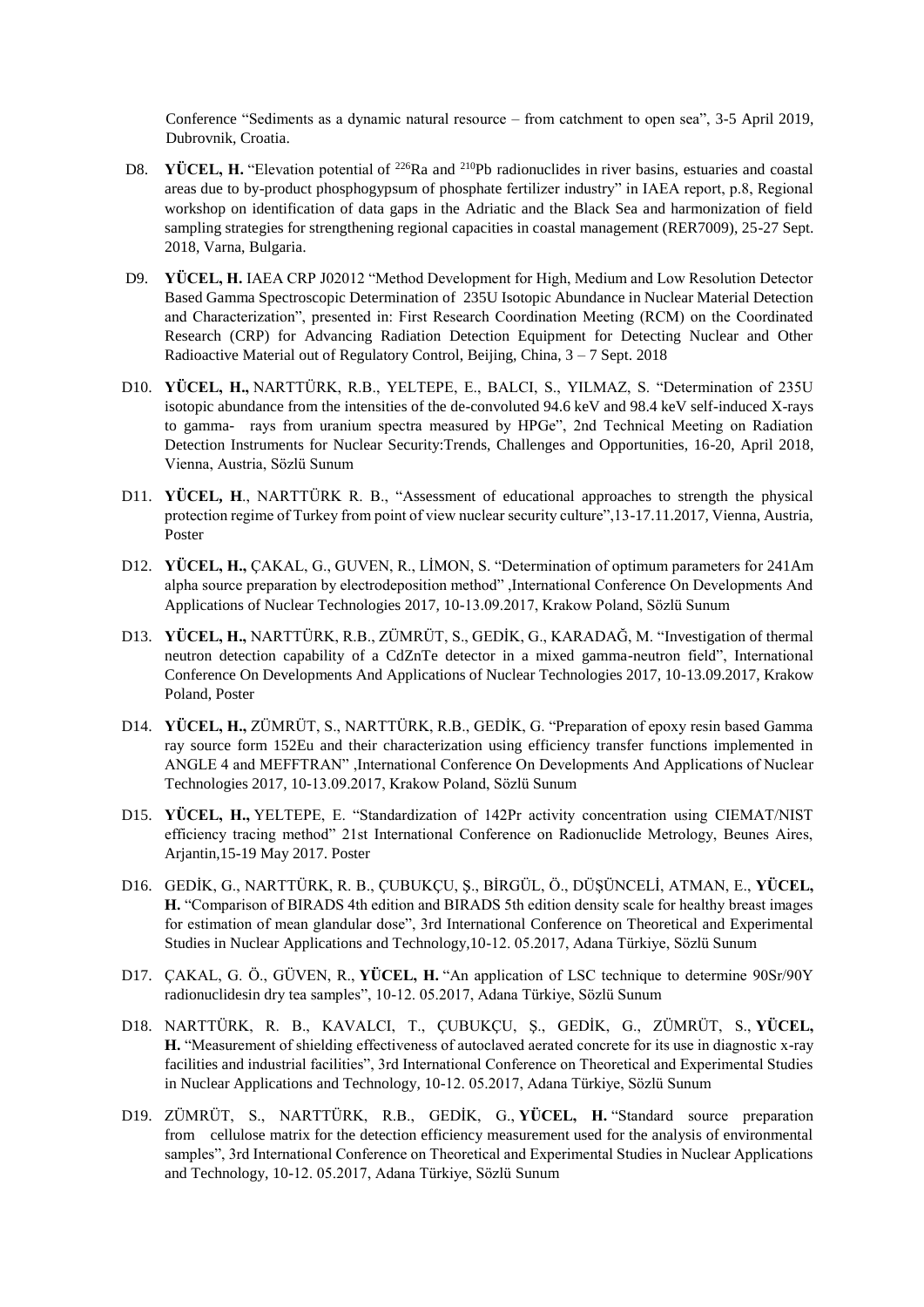- D20. **YÜCEL, H.** "Türkiye'de Nükleer Emniyet ve Nükleer Güvence Denetimine İlişkin Durumun Değerlendirilmesi (Present status of Nuclear Security and Safeguards in Turkey)", Türkiye-Ukrayna Nükleer Eğitim İşbirliği Çalıştayı (Workshop on Turkey-Ukraine Nuclear Education Cooperation), 20- 21.02.2017, Ankara, Türkiye. Sözlü Sunum (Invited talk).
- D21. **YÜCEL, H.** "Detection and Measurement Capacity for Nuclear Material Characterization in Nuclear Security Regime of Turkey" International Conference on Nuclear Security: Commitments and Actions, Vienna, Austria, 5–9 December 2016. Poster [PO-4]\_POS\_43\_Yücel
- D22. **YÜCEL, H.** "Status of Nuclear Science Education and Needs to Competency Based Education at the Beginning of Nuclear Power Programme in Turkey", Third International Conference on Nuclear Knowledge Management: Challenges and Approaches, Vienna, Austria, 7-11 November 2016, P-20, Poster
- D23. **YÜCEL, H.,** ZÜMRÜT, S., NARTTÜRK, R.B, YEĞİN, G. "A CdZnTe Semiconductor Used as a Versatile Neutron Detection Device in a Mixed Gamma-Neutron Fields TESNAT2016-Theoretical and Experimental Studies in Nuclear Applications and Technology), 28-30 April 2016, Hatay, Turkey, Abstract Proceedings, Abstract
- D24. BUDAK, M.G., KARADAG, M., **YÜCEL, H.** "Measurement of Thermal Neutron and Resonance Integral Cross Section for the 193Ir (n,γ)194Ir Reaction", TESNAT2016-Theoretical and Experimental Studies in Nuclear Applications and Technology), 28-30 April 2016, Hatay, Turkey, Abstract Proceedings, Abstract.
- D25. ÇAKAL, G.Ö., SEZEN, LIMON, S., GÜVEN,R., **YÜCEL, H.** "Measurement of 210Pb and 210Po activity concentrations in certified lagoon sediment and moss soil by using LSC and alpha particle spectrometry" 3rd International Conference on Po and Radioactive Pb Isotopes, 11-14 Oct.2015, Kuşadası, İzmir, Turkey, Abstract Proceedings, p.79, Sözlü Bildiri
- D26. **YÜCEL, H.,** GÖKMEN H., UYAR E. "Determination of radioactivity content in ceramic tile and marble samples used for covering materials in buildings using gamma spectrometric method for radiation dose assessment" 3rd International Conference on Po and Radioactive Pb Isotopes, 11-14 Oct.2015, Kuşadası, İzmir, Abstract Proceedings, p.143, Poster
- D27. ÇUBUKÇU, Ş., **YÜCEL, H.** "Development of breast tissue equivalent phantom made from paraffin with some additives and its characterization by using x-ray spectroscopy", DOI: 10.1594/ecr2015/C-0145, ECR 2015 / C-0145, Poster, Book of Abstracts ISSN: 1869-41 01 (Online), Vol.6(1) Supplement, p.447, 1-12 pages
- D28. ÇAKAL, G.Ö., GÜVEN, R., **YÜCEL, H.,** "An application of LSC method for the measurement of gross alpha and beta activities in spiked water and drinking water samples", 21-24 September 2014, Warsaw, Poland. Abstract.
- D29. **YÜCEL, H.**, BALCI, SEFER., SAATCI SELEN, KAPLAN, NESLIHAN CEREN, BARUT, AYŞEN YELTEPE, EMIN, NARTTÜRK, R. BORA, GÜVEN RUFIYET, "Investigation of radioisotope sources masking effects on uranium gamma-ray spectra in determining of <sup>235</sup>U abundance in uranium samples" International Conference on Nuclear Security: Sustaining and Strengthening Efforts, Vienna, Austria, 10- 14 February 2020, Abstract,ID 145, sözlü sunum.
- D30. **YÜCEL, H.**,, R. B. NARTTÜRK, S. BALCI, S. SAATCI, N. C. KAPLAN, A. BARUT, M. A. DİRİK, R. GÜVEN, E. YELTEPE , Use of radiation detection instruments in laboratory practice for nuclear security education, International Conference on Nuclear Security: Sustaining and Strengthening Efforts, Vienna, Austria, 10-14 February 2020, Abstract,ID 57, poster
- **D31. YÜCEL, H.,** YELTEPE, E., YÜKSEL, A. Ö., DİKMEN, H. "235U isotopic characterization of natural and enriched uranium materials by using multigroup gamma-ray method with a planar Ge detector", 21- 24 September 2014, Warsaw, Poland. Abstract
- D32. ÇUBUKÇU, Ş., SOYGÜDEN, A., GÜLLÜOĞLU, E., **YÜCEL, H.** "Measurement of attenuation properties of paraffin wax loaded with boron oxide and calcium sulphate in the radiologic energy range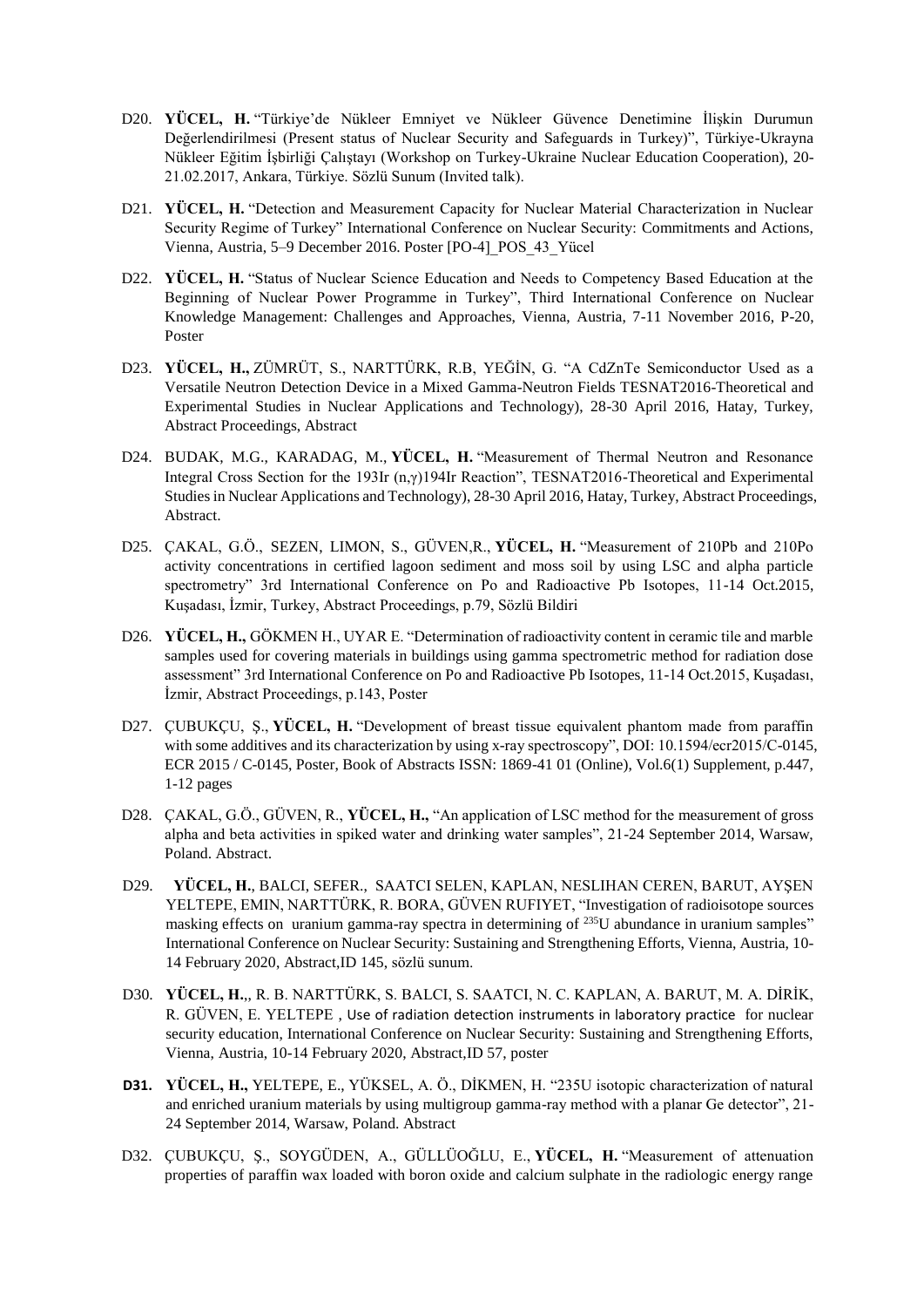of 40–100 kVp X-ray beam qualities", Humbolt Kolleg, German-Turkish Cooperation in Physics: New Challenges, 11-13 June 2014, Ankara University, Ankara, Turkey. Abstract.

- D33. **YÜCEL, H.,** YÜKSEL, A. Ö., UYAR, E., KURT, R., Correction Factors In Direct Gamma Spectrometric Measurement Of Some Radionuclides In Lake And Stream Sediment Samples, 19th International Conference on Radionuclide Metrology and its Applications, ICRM 2013, Antwerp Belgium, June 16- 21, 2013, Abstract.
- D34. **YÜCEL, H.** "Regional Conference on Nuclear- Global Trends and Perspectives in South-East Europe, Podgorica, Montenegro, 10-12 May 2011". Education in nuclear sciences as a basis of expanding nuclear energy programmes in Turkey. Abstract.
- D35. **YÜCEL, H.,** KÖSE, E., SOLMAZ, A.N., BOR, D. "Interference corrections for some spectral peaks used in gamma spectrometric analysis of 238U and 226Ra in presence of thorium in samples", pp.79 in the Book of Abstract, V. Eurasian Conference on Nuclear Science and Its Applications, 14-17 Oct. 2008, Ankara, Turkey. Abstract.
- D36. SOLMAZ, A.N., **YÜCEL, H.,** KÖSE, E., BOR, D. "Comparison of the activity results measured in the well-type HPGe detector by using radionuclide specific and absolute efficiency calibrations", pp.77-78 in the Book of Abstracts, V. Eurasian Conference on Nuclear Science and Its Applications, 14-17 Oct. 2008, Ankara, Turkey. Abstract.
- D37. PARMAKSIZ, A., VURAL, M., ÇAKIR, İ.T., DEMİRCİOĞLU, B., DEMİREL, H., **YÜCEL, H.** "Measurement of 226Ra, 232Th and 40K radioactivity contents in by-product phosphogypsum from phosphate fertilizer industry using gamma ray spectrometric method", Book of Abstracts: pp. 186-187, III. Eurasian Conference on Nuclear Science and Its Application, Oct. 5-8, 2004, Tashkent, Uzbekistan. Abstract.
- D38. ÇETİNER, B., **YÜCEL, H.,** DEMİRBAŞ, A., DEMİREL, H., BOZKURT, A., TURHAN, Ş., ÖZMEN, A. "Prompt gamma-ray neutron activation analysis (PGNAA) system by using a 740 GBq 241Am-Be neutron source ", in book of Abstracts: p.150-151, II. Eurasian Conference on Nuclear Science and Its Application, Sept. 16-19, 2002, Almaty, Kazakhstan. Abstract.
- D39. ÇETİNER, B., KARADENİZ, H., **YÜCEL, H.,** ÖZGÜR, İ., ÇETİNER, M.A., ÖZMEN, A. "Measurement of absolute gamma-ray emission probability of 1001 keV gamma ray of 234mPa", in book of Abstracts: p.135, II. Eurasian Conference on Nuclear Science and Its Application, Sept.16-19, 2002, Almaty, Kazakhstan. Abstract.
- D40. ARIKAN, P., ACAR, O., ACAR, R., AYCIK, G.A., ÇETİNER, M.A., DEMİREL, H., EFE, N., GÖLGE, T. GURLLİER, R., KIRMAZ, R., TÜLÜMEN, Ş., **YÜCEL, H.,** ZARARSIZ, A., AGUŞ, Y., EKİNCİ, S. "Implementation of self-sustaining QA/QC system in Turkish Atomic Energy Authority accordance to internationally harmonized requirements", Abstracts: pp.367-368, II. Eurasian Conference on Nuclear Science and Its Application, Sept.16-19, 2002, Almaty, Kazakhstan, Abstract.
- D41. ARIKAN, P., ACAR, O., ACAR, R., AYCIK, G.A, ÇETİNER, M.A., DEMİREL, H., EFE, N., GÖLGE, T., GURLLİER, R., KIRMAZ, R., TÜLÜMEN, Ş., **YÜCEL, H.,** ZARARSIZ, A. "Establishment of advanced quality system for nuclear analytical laboratories", 7. Intern. Conference in Nuclear Analytical Methods in the Life Sciences, NAMLS-7, 16-21 June 2002, Antalya, Turkey. Abstract.
- D42. ARIKAN, P., ACAR, R., AYCIK, G., ÇETİNER, M.A., DEMİREL, H. EFE, N., GOLGE, T., R. KIRMAZ, TÜLÜMEN, Ş., **YÜCEL, H.,** ZARARSIZ, A. "Quality Assurance and Quality Control of Nuclear Analytical Laboratories in Ankara Nuclear Research and Training Center in Turkey", I. Eurasia Nuclear Science and Its Application, 23-27 Oct. 2000, İzmir, Turkey, Abstract.

### **E. National Congress/Symposium Full-Text Reports**

E1. **YÜCEL, H.,** TURHAN, Ş., VURAL M., DEMİRBAŞ, A. "Bor analizi için 241Am-Be nötron kaynağının ani-gama nötron aktivasyon analiz (PGAA) sistemindeki iyileştirmeler", I. Ulusal Bor Çalıştayı Bildiriler Kitabı, 28-29 Nisan 2005, TAEK-BOREN, Ankara, sh. 411-416, (2005). Tam Metinli.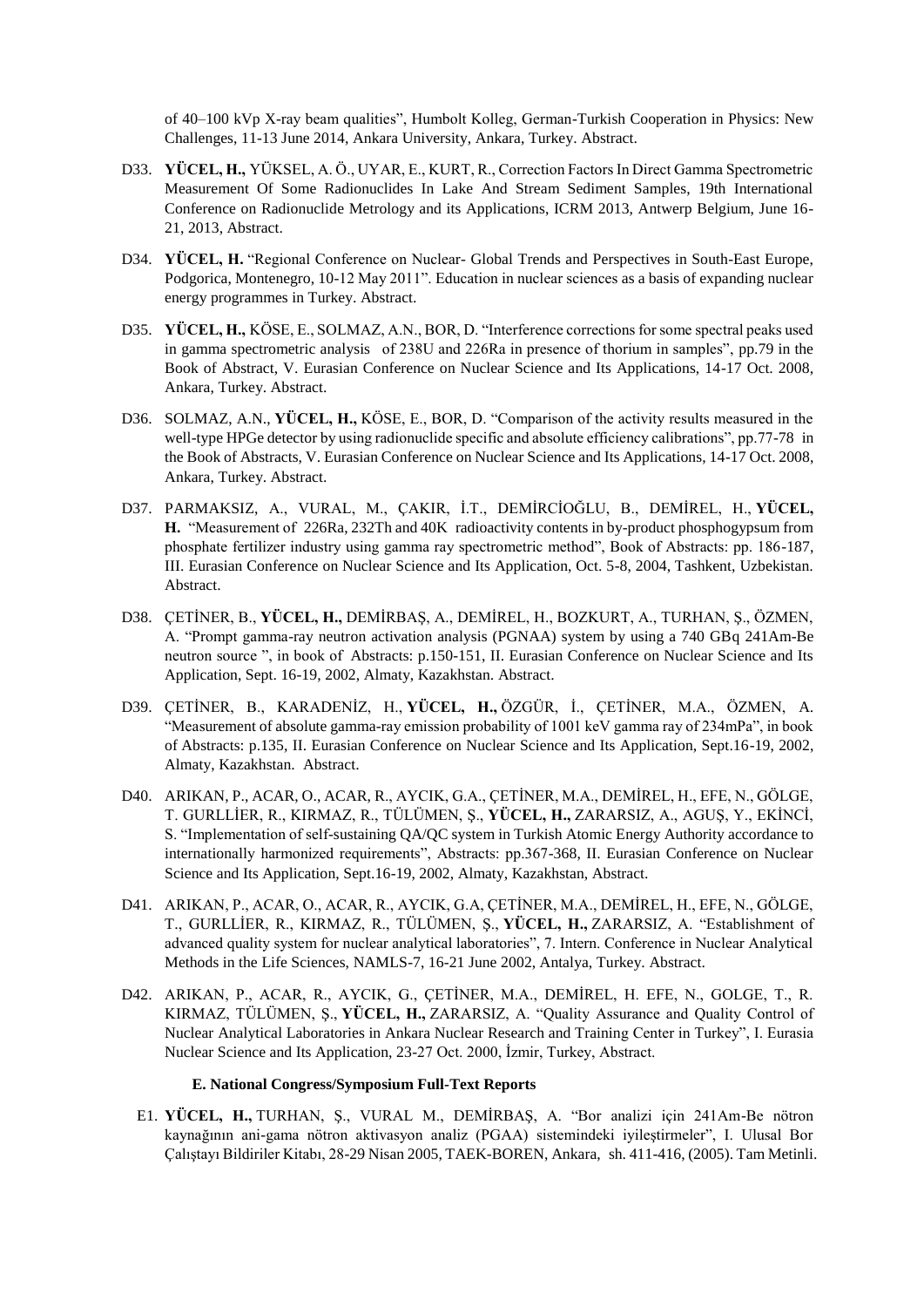- E2. BUDAK, M.G., KARADAG, M., **YÜCEL, H.** "241Am-Be nötron alanında ışınlanan In2O3 için termal nötron öz soğurulmasının Cd-farkı yöntemiyle belirlenmesi." VIII. Ulusal Nükleer Bilimler ve Teknolojileri Kongresi, Erciyes Üniversitesi, Kayseri, Bildiri Özetleri Kitabı, sh. 51, (15-17 Ekim 2003). Tam Metinli. Erişim Adresi:<http://kutuphane.taek.gov.tr/internet\_tarama/dosyalar/cd/4115/pdf/57.pdf>
- E3. KARADENİZ, H., ÇETİNER, M. A., **YÜCEL, H.,** ARIKAN, P., SULTANSOY, S. "Hızlandırıcı Güdümlü Sistemler/Enerji Yükselteci", 1. Ulusal Parçacık Hızlandırıcıları ve Uygulamaları Kongresi sh.1-6, TAEK, 25-26 Ekim 2001 Ankara, Türkiye. Tam Metinli.
- E4. KARADAG, M., **YÜCEL, H.,** TURHAN, Ş., ÇETİNER, M. A., ÖZMEN, A. "Brakiterapi'de kullanılan Palladyum-103 radyoizotopunun 30 MeVp/15 MeVd enerjili bir siklotronda üretilebilirliği", 1. Ulusal Parçacık Hızlandırıcıları ve Uygulamaları Kongresi, TAEK, 25-26 Ekim 2001 Ankara, Türkiye, Tam Metinli.

### **F. National Congress/Symposium Abstract Reports**

- F1. UYAR, E., **YÜCEL, H.** "Gama Spektrometrik Yöntemle Uranyum ve Toryum Cevher Örneklerinin Karakterizasyonu", XI. Nükleer Bilimler ve Teknolojileri Kongresi, 12-14 Ekim 2016, Kuşadası,İzmir, Türkiye, özet bildiri.
- F2. ZÜMRÜT, S., NARTTÜRK, R.B., GEDIK, G., UYAR, E., **YÜCEL, H.** "Radyonüklit Analizi Yeterlik Deneyleri İçin Çeşitli Çevresel Örneklerde Uygulanan Gama Spektrometrik Yöntemler", XI. Nükleer Bilimler ve Teknolojileri Kongresi, 12-14 Ekim 2016, Kuşadası, İzmir, Türkiye, özet bildiri.
- F3. **YÜCEL, H.** "Güvenli-Yeşil Binaların radyolojik açıdan değerlendirilmesine yönelik kriterler" Güvenli-Yeşil Bina Paneli, 26 Aralık 2014, RTE Üniv., İnşaat Bölümü, Rize. Sözlü Sunum.
- F4. TURHAN, Ş., **YÜCEL, H.,** DEMİRBAŞ, A., DEMİREL, H. "Ani gama nötron aktivasyon analizi için n-tipi bir HPGe dedektörün 60-1500 keV aralığındaki mutlak verim kalibrasyonu." VIII. Ulusal Nükleer Bilimler ve Teknolojileri Kongresi, Erciyes Üniversitesi, Kayseri, Bildiri Özetleri Kitabı, sh. 52, (15-17 Ekim 2003). Özet.
- F5. AYCIK, G.A., ARIKAN, P., ACAR, O., ACAR, R., ÇETİNER,M.A., DEMİREL, H, EFE, N., GÖLGE, T., KIRMAZ, R., TÜLÜMEN, Ş., **YÜCEL, H.,** GURLLİER, R. "QA and QC of Nuclear Analytical Techniques" I. Hellenic Turkish International Physics Conf., 10-15 Sept.2001, Bodrum, Turkey, Kos-Greece. Özet.
- F6. **YÜCEL, H.** "137Cs Radyoizotopunun Topraktaki Adsorpsiyonu ve İlerleme Mekanizmasının İncelenmesi", VI. Ulusal Nükleer Bilimler ve Teknoloji Kongresi, Uludağ Üniversitesi, Bursa, (15-17 Eylül 1993). Özet.
- F7. **YÜCEL, H.,** TURHAN, Ş., ERCAN, A." Proton Enerjisi 30-40 MeV olan Bir Hızlandırıcı İle EC, ß+ Aktif İzotopların Üretilebilirliği", 13. Ulusal Fizik Kongresi, Anadolu Üniversitesi, Eskişehir, (30 Eylül-2 Ekim 1992). Özet.
- F8. **YÜCEL, H.,** BİRGÜL, Ö."İnce Film Dedektör Yapımı ve 252Cf Fisyon Ürünleri İle Bazı Uygulamalar", II. Ulusal Nükleer Bilimler Kongresi, Çekmece Nükleer Araştırma ve Eğitim Merkezi, İstanbul, (10-12 Ekim 1984). Özet.

### **G. Invited Speaker**

**G1.YÜCEL, H.** "International Nuclear Summer School, ONPU", 14-21 July 2018, Odessa, Ukraine, as a trainer

**G2.** Y**ÜCEL, H.** "International Nuclear Security Education Network (INSEN)", 9-13 July 2018, Vienna, Austria, as technical expert

**G3**. **YÜCEL, H.** "International Nuclear Security Education Network (INSEN)", 8-12 July 2019, Vienna, Austria, as a technical expert

### **Completed and Continued Thesis under the Supervision:**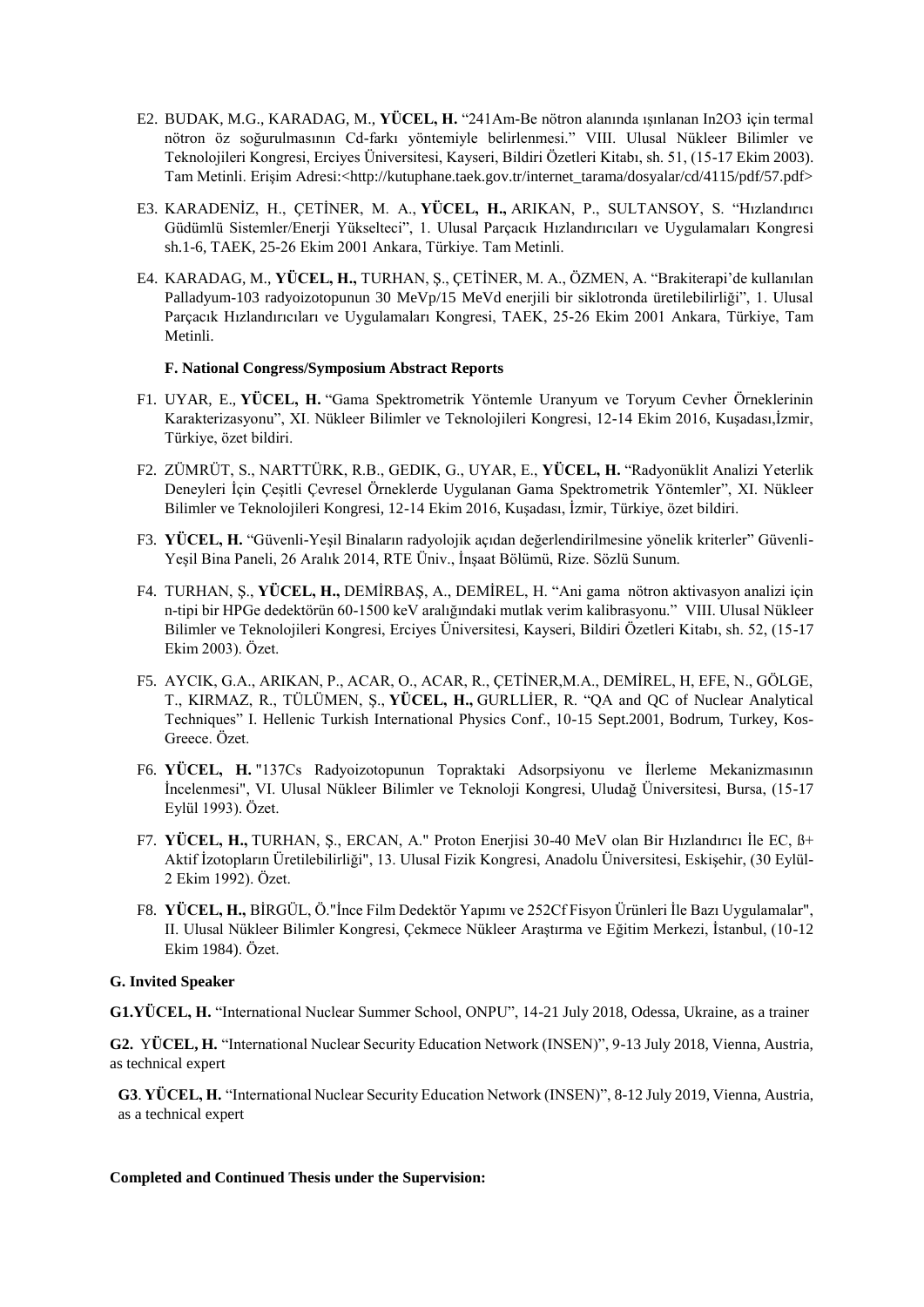## **Ph.D.:**

**Completed Thesis** Mustafa Karadağ (YÖK Tez No: 13347), 2003 M.Güray Budak (YÖK Tez No :?), 2009 Şölen Çubukçu (YÖK Tez No :?), 2017 **Continued Thesis**  Kerem Duruer (YÖK Tez No :?), 2016

Tuğçe Gürdal (DR) YÖK Tez No :?), 2018 Hayati Gökmen (DR) YÖK Tez No :?), 2018 Emin YELTEPE (DR) YÖK Tez No :?), 2020 **M.Sc.:**

### **Completed Thesis**

İsmet ERGİN, (YÖK Tez No: 93563), 2000 M.Güray BUDAK, (YÖK Tez No: 125946), 2002 Yaprak ENGİN, (YÖK Tez No: 311980), 2012 Emre GÜLLÜOĞLU, (YÖK Tez No: 10019514), 2013 Alptuğ Özer YÜKSEL, (YÖK Tez No: 352013), 2014 Asuman KOLBAŞI, (YÖK Tez No: 367582), 2014 Hayati GÖKMEN, (YÖK Tez No: 367583), 2014 Arife İNCİ, (YÖK Tez No: 367584), 2014 Esra VARLI (YÖK Tez No :?), 2016 Özgün Emrah TURAN (YÖK Tez No :?), 2016 Emin YELTEPE (YÖK Tez No :?), 2016 Gizem YEĞİN (YÖK Tez No :?), 2017 Recep Bora NARTTÜRK (YÖK Tez No :?), 2017 Senem ZÜMRÜT (YÖK Tez No :?), 2018 Mine ÖZGÜR (YÖK Tez No :?), 2019 Oğuz AKDUMAN (YÖK Tez No :?), 2019 Aziz SAFİ (YÖK Tez No :?), 2019 Sefer BALCI (YÖK Tez No :?), 2019 İbrahim DEMİREL (YÖK Tez No :?), 2019 Süleyman ÖVÜÇ (YÖK Tez No :?), 2019 Selin SAATCI (YÖK Tez No :?), 2020 Merve KAYAN (YÖK Tez No :?), 2020